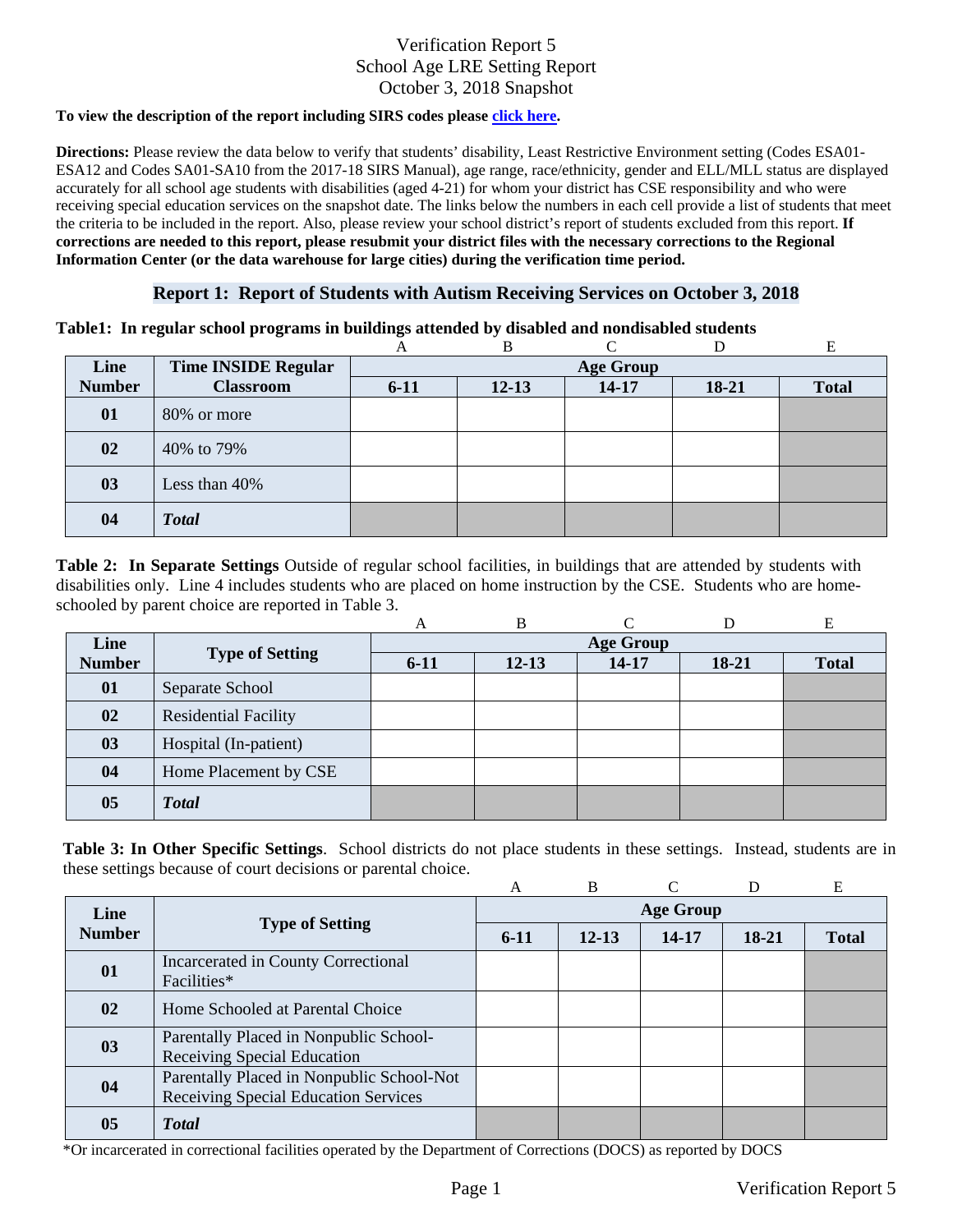### **Report 2: Report of Students with Emotional Disturbance Receiving Services on October 3, 2018**

|               |                            |                  | в         |       |       | E            |  |  |
|---------------|----------------------------|------------------|-----------|-------|-------|--------------|--|--|
| Line          | <b>Time INSIDE Regular</b> | <b>Age Group</b> |           |       |       |              |  |  |
| <b>Number</b> | <b>Classroom</b>           | $6 - 11$         | $12 - 13$ | 14-17 | 18-21 | <b>Total</b> |  |  |
| 01            | 80% or more                |                  |           |       |       |              |  |  |
| 02            | 40% to 79%                 |                  |           |       |       |              |  |  |
| 03            | Less than 40%              |                  |           |       |       |              |  |  |
| 04            | <b>Total</b>               |                  |           |       |       |              |  |  |

#### **Table1: In regular school programs in buildings attended by disabled and nondisabled students**

**Table 2: In Separate Settings** Outside of regular school facilities, in buildings that are attended by students with disabilities only. Line 4 includes students who are placed on home instruction by the CSE. Students who are home-

|               | schooled by parent choice are reported in Table 3. |                  |           |               |         |              |  |  |  |  |
|---------------|----------------------------------------------------|------------------|-----------|---------------|---------|--------------|--|--|--|--|
|               |                                                    | A                | B         | $\mathcal{C}$ | D       | E            |  |  |  |  |
| Line          |                                                    | <b>Age Group</b> |           |               |         |              |  |  |  |  |
| <b>Number</b> | <b>Type of Setting</b>                             | $6 - 11$         | $12 - 13$ | $14 - 17$     | $18-21$ | <b>Total</b> |  |  |  |  |
| 01            | Separate School                                    |                  |           |               |         |              |  |  |  |  |
| 02            | <b>Residential Facility</b>                        |                  |           |               |         |              |  |  |  |  |
| 03            | Hospital (In-patient)                              |                  |           |               |         |              |  |  |  |  |
| 04            | Home Placement by CSE                              |                  |           |               |         |              |  |  |  |  |
| 05            | <b>Total</b>                                       |                  |           |               |         |              |  |  |  |  |

**Table 3: In Other Specific Settings**. School districts do not place students in these settings. Instead, students are in these settings because of court decisions or parental choice.

|                |                                                                                   | A                | R         |       | D       | E            |  |  |
|----------------|-----------------------------------------------------------------------------------|------------------|-----------|-------|---------|--------------|--|--|
| Line           | <b>Type of Setting</b>                                                            | <b>Age Group</b> |           |       |         |              |  |  |
| <b>Number</b>  |                                                                                   | $6-11$           | $12 - 13$ | 14-17 | $18-21$ | <b>Total</b> |  |  |
| 01             | Incarcerated in County Correctional<br>Facilities*                                |                  |           |       |         |              |  |  |
| $\bf{02}$      | Home Schooled at Parental Choice                                                  |                  |           |       |         |              |  |  |
| 03             | Parentally Placed in Nonpublic School-<br><b>Receiving Special Education</b>      |                  |           |       |         |              |  |  |
| 04             | Parentally Placed in Nonpublic School-Not<br>Receiving Special Education Services |                  |           |       |         |              |  |  |
| 0 <sub>5</sub> | <b>Total</b>                                                                      |                  |           |       |         |              |  |  |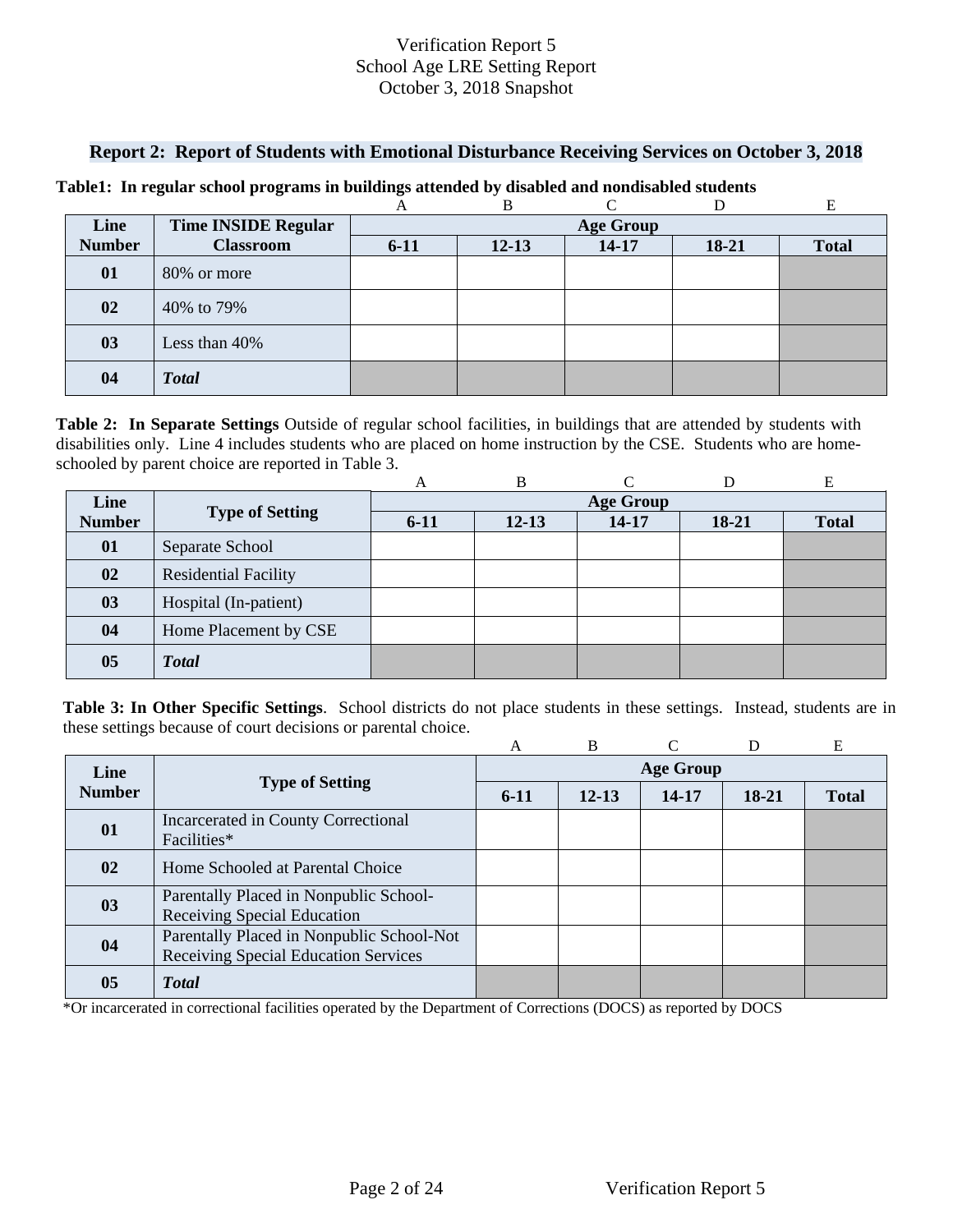### **Report 3: Report of Students with Learning Disabilities Receiving Services on October 3, 2018**

| Line          | <b>Time INSIDE Regular</b> | <b>Age Group</b> |           |           |           |              |  |  |
|---------------|----------------------------|------------------|-----------|-----------|-----------|--------------|--|--|
| <b>Number</b> | <b>Classroom</b>           | $6 - 11$         | $12 - 13$ | $14 - 17$ | $18 - 21$ | <b>Total</b> |  |  |
| 01            | 80% or more                |                  |           |           |           |              |  |  |
| 02            | 40% to 79%                 |                  |           |           |           |              |  |  |
| 03            | Less than 40%              |                  |           |           |           |              |  |  |
| 04            | <b>Total</b>               |                  |           |           |           |              |  |  |

#### **Table1: In regular school programs in buildings attended by disabled and nondisabled students**

schooled by parent choice are reported in Table 3.<br>
A B C D E **Table 2: In Separate Settings** Outside of regular school facilities, in buildings that are attended by students with disabilities only. Line 4 includes students who are placed on home instruction by the CSE. Students who are home-

|                |                             | A                | B         |       |         | Е            |  |
|----------------|-----------------------------|------------------|-----------|-------|---------|--------------|--|
| Line           |                             | <b>Age Group</b> |           |       |         |              |  |
| <b>Number</b>  | <b>Type of Setting</b>      | $6 - 11$         | $12 - 13$ | 14-17 | $18-21$ | <b>Total</b> |  |
| 01             | Separate School             |                  |           |       |         |              |  |
| 02             | <b>Residential Facility</b> |                  |           |       |         |              |  |
| 03             | Hospital (In-patient)       |                  |           |       |         |              |  |
| 04             | Home Placement by CSE       |                  |           |       |         |              |  |
| 0 <sub>5</sub> | <b>Total</b>                |                  |           |       |         |              |  |

**Table 3: In Other Specific Settings**. School districts do not place students in these settings. Instead, students are in these settings because of court decisions or parental choice.

|               |                                                                                          | A                | B         |       | D       | E            |  |  |
|---------------|------------------------------------------------------------------------------------------|------------------|-----------|-------|---------|--------------|--|--|
| Line          |                                                                                          | <b>Age Group</b> |           |       |         |              |  |  |
| <b>Number</b> | <b>Type of Setting</b>                                                                   | $6-11$           | $12 - 13$ | 14-17 | $18-21$ | <b>Total</b> |  |  |
| 01            | Incarcerated in County Correctional<br>Facilities*                                       |                  |           |       |         |              |  |  |
| 02            | Home Schooled at Parental Choice                                                         |                  |           |       |         |              |  |  |
| 03            | Parentally Placed in Nonpublic School-<br>Receiving Special Education                    |                  |           |       |         |              |  |  |
| 04            | Parentally Placed in Nonpublic School-Not<br><b>Receiving Special Education Services</b> |                  |           |       |         |              |  |  |
| 05            | <b>T</b> otal                                                                            |                  |           |       |         |              |  |  |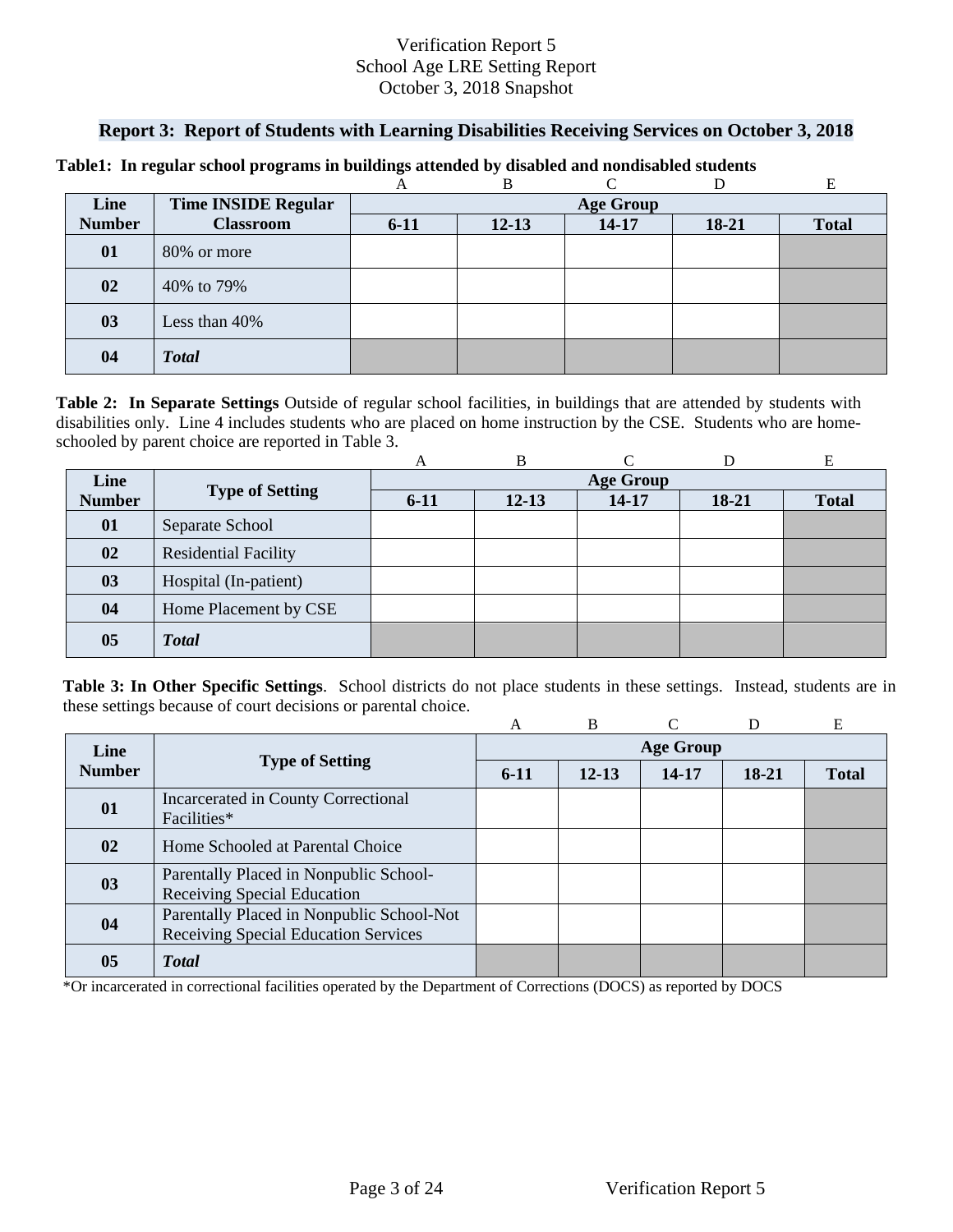### **Report 4: Report of Students with Intellectual Disability Receiving Services on October 3, 2018**

|               |                            |                  | в         |           |       |              |  |  |
|---------------|----------------------------|------------------|-----------|-----------|-------|--------------|--|--|
| Line          | <b>Time INSIDE Regular</b> | <b>Age Group</b> |           |           |       |              |  |  |
| <b>Number</b> | <b>Classroom</b>           | $6 - 11$         | $12 - 13$ | $14 - 17$ | 18-21 | <b>Total</b> |  |  |
| 01            | 80% or more                |                  |           |           |       |              |  |  |
| 02            | 40% to 79%                 |                  |           |           |       |              |  |  |
| 03            | Less than 40%              |                  |           |           |       |              |  |  |
| 04            | <b>Total</b>               |                  |           |           |       |              |  |  |

#### **Table1: In regular school programs in buildings attended by disabled and nondisabled students**

schooled by parent choice are reported in Table 3.<br>
A B C D E **Table 2: In Separate Settings** Outside of regular school facilities, in buildings that are attended by students with disabilities only. Line 4 includes students who are placed on home instruction by the CSE. Students who are home-

|                |                             | A                | B         |           |         | E            |  |  |
|----------------|-----------------------------|------------------|-----------|-----------|---------|--------------|--|--|
| Line           |                             | <b>Age Group</b> |           |           |         |              |  |  |
| <b>Number</b>  | <b>Type of Setting</b>      | $6 - 11$         | $12 - 13$ | $14 - 17$ | $18-21$ | <b>Total</b> |  |  |
| 01             | Separate School             |                  |           |           |         |              |  |  |
| 02             | <b>Residential Facility</b> |                  |           |           |         |              |  |  |
| 03             | Hospital (In-patient)       |                  |           |           |         |              |  |  |
| 04             | Home Placement by CSE       |                  |           |           |         |              |  |  |
| 0 <sub>5</sub> | <b>Total</b>                |                  |           |           |         |              |  |  |

**Table 3: In Other Specific Settings**. School districts do not place students in these settings. Instead, students are in these settings because of court decisions or parental choice.

|               |                                                                                          | A                | B         |       |         | E            |  |  |
|---------------|------------------------------------------------------------------------------------------|------------------|-----------|-------|---------|--------------|--|--|
| Line          | <b>Type of Setting</b>                                                                   | <b>Age Group</b> |           |       |         |              |  |  |
| <b>Number</b> |                                                                                          | $6-11$           | $12 - 13$ | 14-17 | $18-21$ | <b>Total</b> |  |  |
| 01            | Incarcerated in County Correctional<br>Facilities*                                       |                  |           |       |         |              |  |  |
| $\mathbf{02}$ | Home Schooled at Parental Choice                                                         |                  |           |       |         |              |  |  |
| 03            | Parentally Placed in Nonpublic School-<br>Receiving Special Education                    |                  |           |       |         |              |  |  |
| 04            | Parentally Placed in Nonpublic School-Not<br><b>Receiving Special Education Services</b> |                  |           |       |         |              |  |  |
| 05            | <b>Total</b>                                                                             |                  |           |       |         |              |  |  |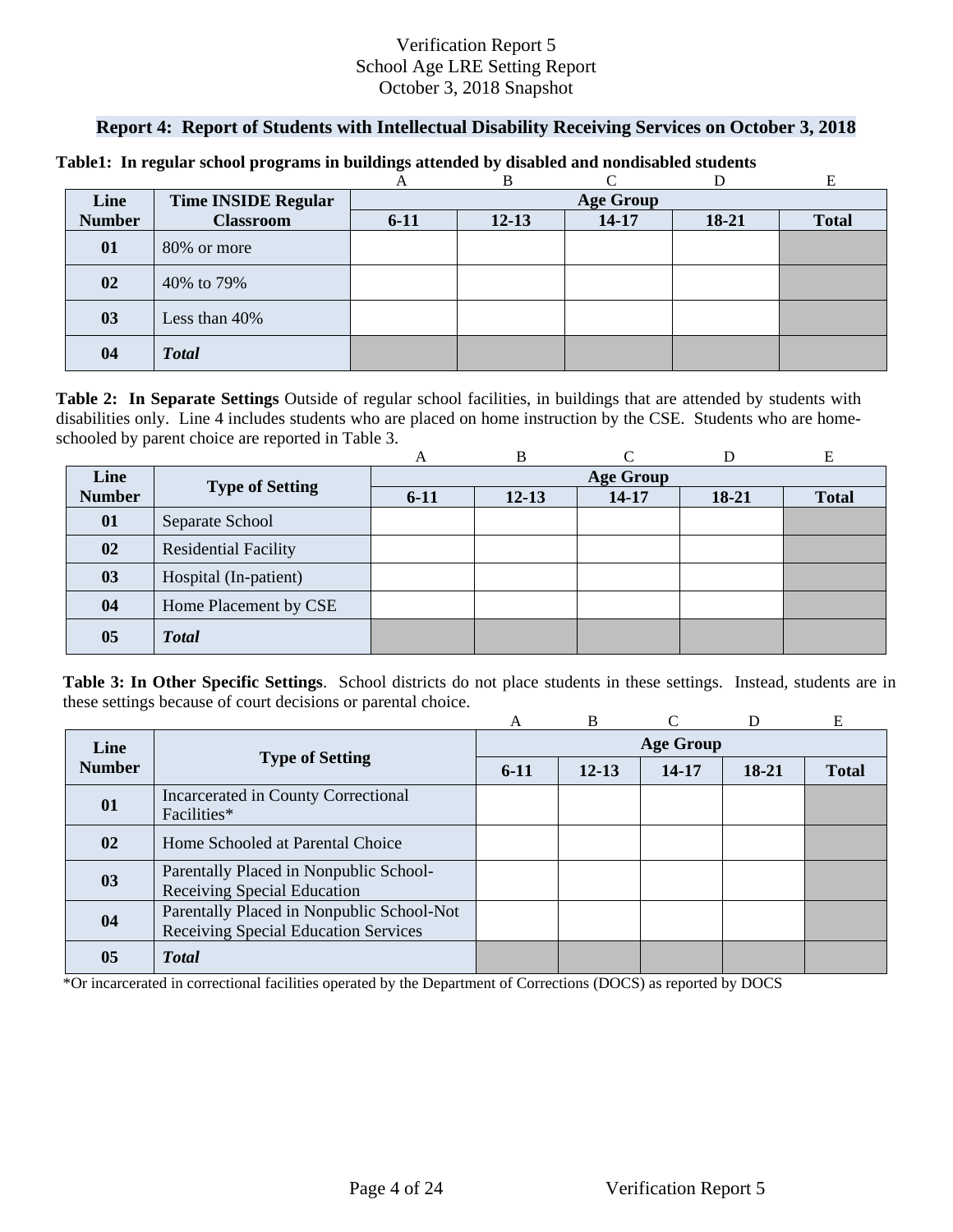### **Report 5: Report of Students with Deafness Receiving Services on October 3, 2018**

|               |                            |                  | в         |           |       |              |  |  |
|---------------|----------------------------|------------------|-----------|-----------|-------|--------------|--|--|
| Line          | <b>Time INSIDE Regular</b> | <b>Age Group</b> |           |           |       |              |  |  |
| <b>Number</b> | <b>Classroom</b>           | $6 - 11$         | $12 - 13$ | $14 - 17$ | 18-21 | <b>Total</b> |  |  |
| 01            | 80% or more                |                  |           |           |       |              |  |  |
| 02            | 40% to 79%                 |                  |           |           |       |              |  |  |
| 03            | Less than 40%              |                  |           |           |       |              |  |  |
| 04            | <b>Total</b>               |                  |           |           |       |              |  |  |

#### **Table1: In regular school programs in buildings attended by disabled and nondisabled students**

schooled by parent choice are reported in Table 3.<br>
A B C D E **Table 2: In Separate Settings** Outside of regular school facilities, in buildings that are attended by students with disabilities only. Line 4 includes students who are placed on home instruction by the CSE. Students who are home-

|               |                             | А                | В         |       |         | E            |  |  |
|---------------|-----------------------------|------------------|-----------|-------|---------|--------------|--|--|
| Line          |                             | <b>Age Group</b> |           |       |         |              |  |  |
| <b>Number</b> | <b>Type of Setting</b>      | $6 - 11$         | $12 - 13$ | 14-17 | $18-21$ | <b>Total</b> |  |  |
| 01            | Separate School             |                  |           |       |         |              |  |  |
| 02            | <b>Residential Facility</b> |                  |           |       |         |              |  |  |
| 03            | Hospital (In-patient)       |                  |           |       |         |              |  |  |
| 04            | Home Placement by CSE       |                  |           |       |         |              |  |  |
| 05            | <b>Total</b>                |                  |           |       |         |              |  |  |

**Table 3: In Other Specific Settings**. School districts do not place students in these settings. Instead, students are in these settings because of court decisions or parental choice.

|               |                                                                                          | A                | B         |       | D       | E            |  |  |
|---------------|------------------------------------------------------------------------------------------|------------------|-----------|-------|---------|--------------|--|--|
| Line          |                                                                                          | <b>Age Group</b> |           |       |         |              |  |  |
| <b>Number</b> | <b>Type of Setting</b>                                                                   | $6-11$           | $12 - 13$ | 14-17 | $18-21$ | <b>Total</b> |  |  |
| 01            | Incarcerated in County Correctional<br>Facilities*                                       |                  |           |       |         |              |  |  |
| 02            | Home Schooled at Parental Choice                                                         |                  |           |       |         |              |  |  |
| 03            | Parentally Placed in Nonpublic School-<br>Receiving Special Education                    |                  |           |       |         |              |  |  |
| 04            | Parentally Placed in Nonpublic School-Not<br><b>Receiving Special Education Services</b> |                  |           |       |         |              |  |  |
| 05            | <b>T</b> otal                                                                            |                  |           |       |         |              |  |  |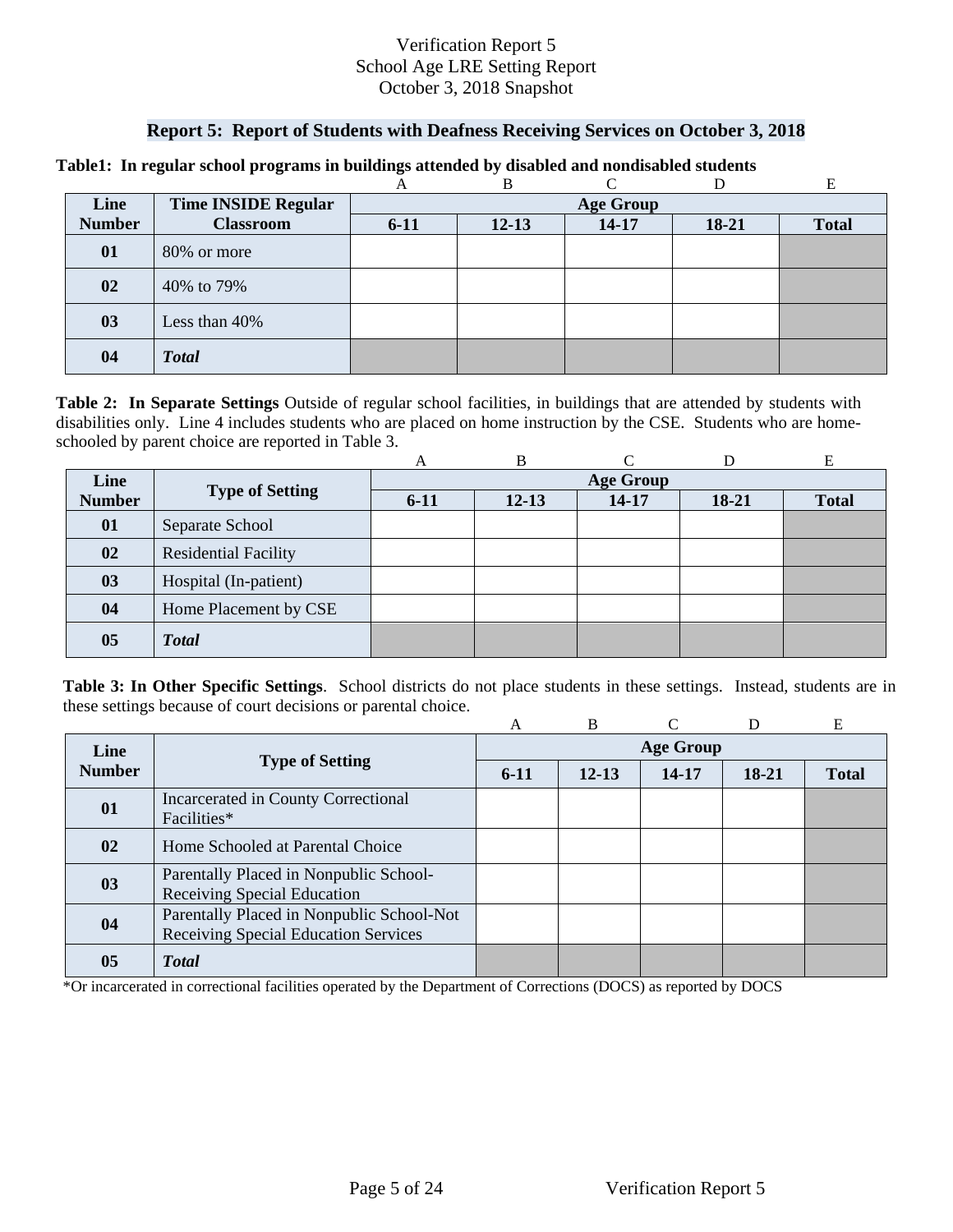### **Report 6: Report of Students with Hearing Impairments Receiving Services on October 3, 2018**

|               |                            |                  | B         |           |       |              |  |  |
|---------------|----------------------------|------------------|-----------|-----------|-------|--------------|--|--|
| Line          | <b>Time INSIDE Regular</b> | <b>Age Group</b> |           |           |       |              |  |  |
| <b>Number</b> | <b>Classroom</b>           | $6 - 11$         | $12 - 13$ | $14 - 17$ | 18-21 | <b>Total</b> |  |  |
| 01            | 80% or more                |                  |           |           |       |              |  |  |
| 02            | 40% to 79%                 |                  |           |           |       |              |  |  |
| 03            | Less than 40%              |                  |           |           |       |              |  |  |
| 04            | <b>Total</b>               |                  |           |           |       |              |  |  |

#### **Table1: In regular school programs in buildings attended by disabled and nondisabled students**

schooled by parent choice are reported in Table 3.<br>
A B C D E **Table 2: In Separate Settings** Outside of regular school facilities, in buildings that are attended by students with disabilities only. Line 4 includes students who are placed on home instruction by the CSE. Students who are home-

|                |                             | A                | B         |       |         | Е            |  |  |
|----------------|-----------------------------|------------------|-----------|-------|---------|--------------|--|--|
| Line           |                             | <b>Age Group</b> |           |       |         |              |  |  |
| <b>Number</b>  | <b>Type of Setting</b>      | $6-11$           | $12 - 13$ | 14-17 | $18-21$ | <b>Total</b> |  |  |
| 01             | Separate School             |                  |           |       |         |              |  |  |
| 02             | <b>Residential Facility</b> |                  |           |       |         |              |  |  |
| 03             | Hospital (In-patient)       |                  |           |       |         |              |  |  |
| 04             | Home Placement by CSE       |                  |           |       |         |              |  |  |
| 0 <sub>5</sub> | <b>Total</b>                |                  |           |       |         |              |  |  |

**Table 3: In Other Specific Settings**. School districts do not place students in these settings. Instead, students are in these settings because of court decisions or parental choice.

|               |                                                                                          | A                | B         |       | D       | E            |  |  |
|---------------|------------------------------------------------------------------------------------------|------------------|-----------|-------|---------|--------------|--|--|
| Line          | <b>Type of Setting</b>                                                                   | <b>Age Group</b> |           |       |         |              |  |  |
| <b>Number</b> |                                                                                          | $6-11$           | $12 - 13$ | 14-17 | $18-21$ | <b>Total</b> |  |  |
| 01            | Incarcerated in County Correctional<br>Facilities*                                       |                  |           |       |         |              |  |  |
| 02            | Home Schooled at Parental Choice                                                         |                  |           |       |         |              |  |  |
| 03            | Parentally Placed in Nonpublic School-<br>Receiving Special Education                    |                  |           |       |         |              |  |  |
| 04            | Parentally Placed in Nonpublic School-Not<br><b>Receiving Special Education Services</b> |                  |           |       |         |              |  |  |
| 05            | <b>T</b> otal                                                                            |                  |           |       |         |              |  |  |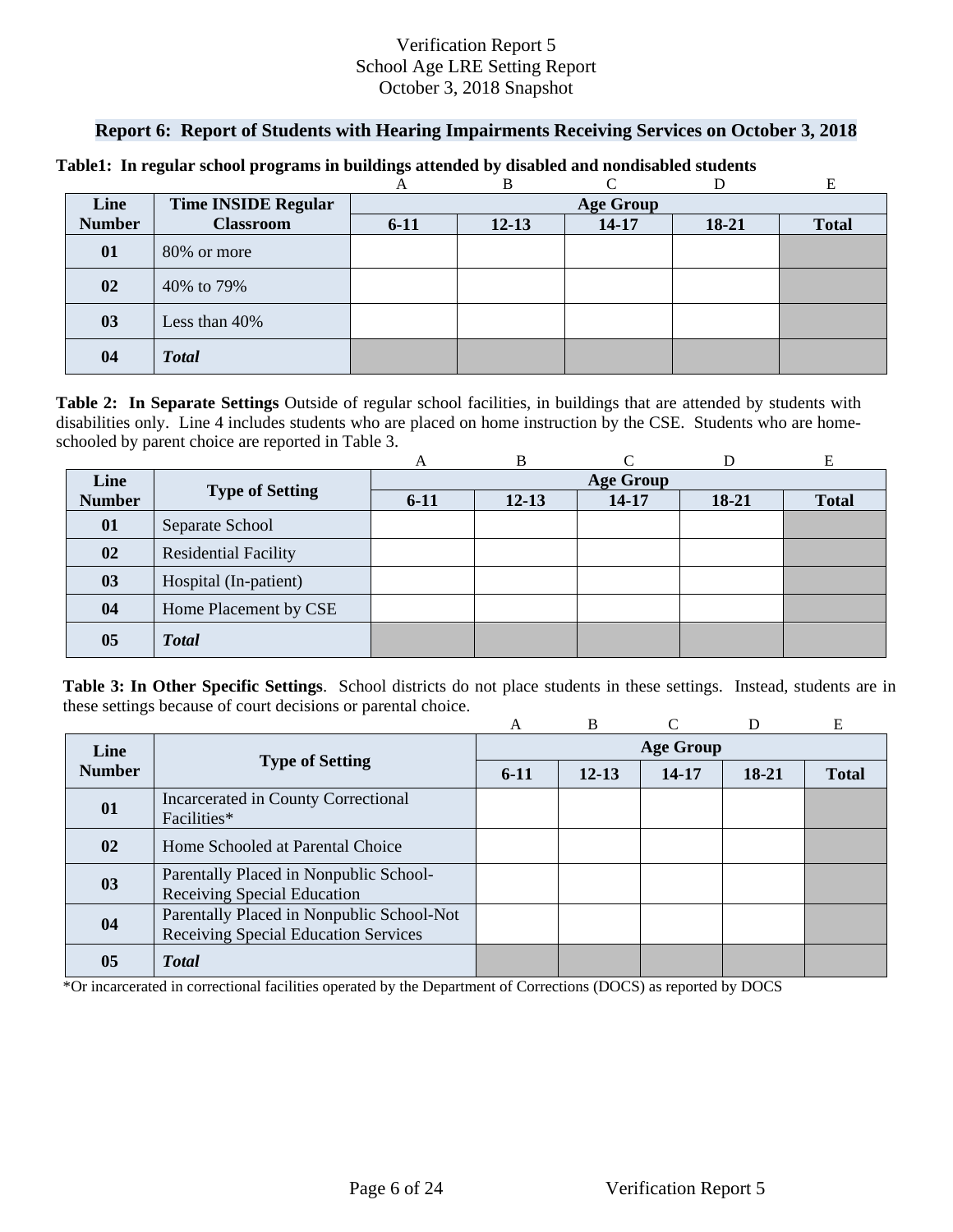### **Report 7: Report of Students with Speech or Language Receiving Services on October 3, 2018**

| Line          | <b>Time INSIDE Regular</b> | <b>Age Group</b> |           |           |           |              |  |  |
|---------------|----------------------------|------------------|-----------|-----------|-----------|--------------|--|--|
| <b>Number</b> | <b>Classroom</b>           | $6 - 11$         | $12 - 13$ | $14 - 17$ | $18 - 21$ | <b>Total</b> |  |  |
| 01            | 80% or more                |                  |           |           |           |              |  |  |
| 02            | 40% to 79%                 |                  |           |           |           |              |  |  |
| 03            | Less than 40%              |                  |           |           |           |              |  |  |
| 04            | <b>Total</b>               |                  |           |           |           |              |  |  |

#### **Table1: In regular school programs in buildings attended by disabled and nondisabled students**

schooled by parent choice are reported in Table 3.<br>
A B C D E **Table 2: In Separate Settings** Outside of regular school facilities, in buildings that are attended by students with disabilities only. Line 4 includes students who are placed on home instruction by the CSE. Students who are home-

|                |                             | A                | B         |       |         | Е            |  |  |
|----------------|-----------------------------|------------------|-----------|-------|---------|--------------|--|--|
| Line           |                             | <b>Age Group</b> |           |       |         |              |  |  |
| <b>Number</b>  | <b>Type of Setting</b>      | $6 - 11$         | $12 - 13$ | 14-17 | $18-21$ | <b>Total</b> |  |  |
| 01             | Separate School             |                  |           |       |         |              |  |  |
| 02             | <b>Residential Facility</b> |                  |           |       |         |              |  |  |
| 03             | Hospital (In-patient)       |                  |           |       |         |              |  |  |
| 04             | Home Placement by CSE       |                  |           |       |         |              |  |  |
| 0 <sub>5</sub> | <b>Total</b>                |                  |           |       |         |              |  |  |

**Table 3: In Other Specific Settings**. School districts do not place students in these settings. Instead, students are in these settings because of court decisions or parental choice.

|                                                          |                                           | A                | B         |           | D     | E            |  |  |
|----------------------------------------------------------|-------------------------------------------|------------------|-----------|-----------|-------|--------------|--|--|
| Line                                                     |                                           | <b>Age Group</b> |           |           |       |              |  |  |
| <b>Number</b>                                            | <b>Type of Setting</b>                    | $6-11$           | $12 - 13$ | $14 - 17$ | 18-21 | <b>Total</b> |  |  |
| Incarcerated in County Correctional<br>01<br>Facilities* |                                           |                  |           |           |       |              |  |  |
|                                                          |                                           |                  |           |           |       |              |  |  |
| 02                                                       | Home Schooled at Parental Choice          |                  |           |           |       |              |  |  |
| 03                                                       | Parentally Placed in Nonpublic School-    |                  |           |           |       |              |  |  |
|                                                          | Receiving Special Education               |                  |           |           |       |              |  |  |
| 04                                                       | Parentally Placed in Nonpublic School-Not |                  |           |           |       |              |  |  |
|                                                          | Receiving Special Education Services      |                  |           |           |       |              |  |  |
| 05                                                       | <b>T</b> otal                             |                  |           |           |       |              |  |  |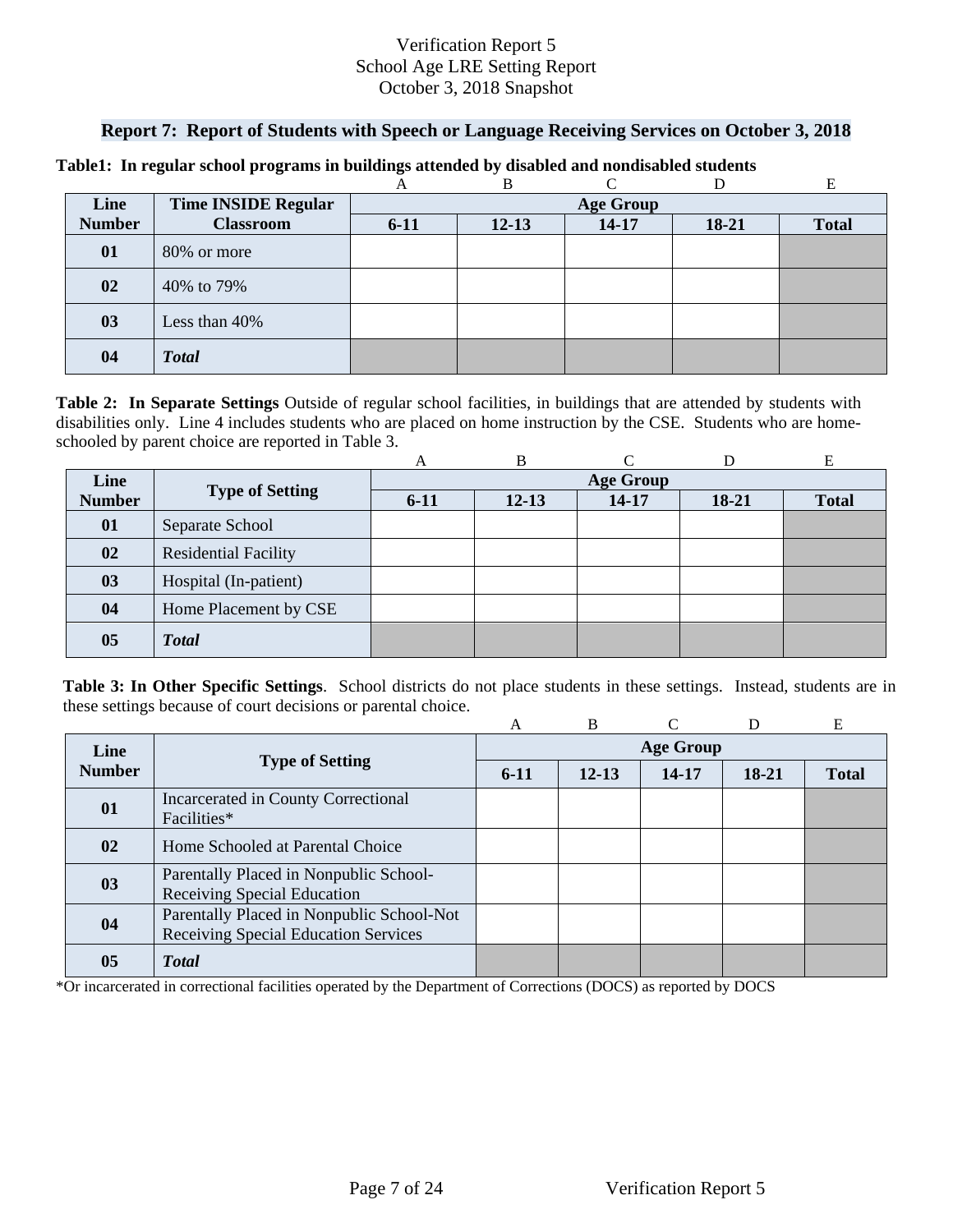### **Report 8: Report of Students with Visual Impairments (including Blindness) Receiving Services on October 3, 2018**

#### **Table1: In regular school programs in buildings attended by disabled and nondisabled students**

|               |                            |                  | в         |           |       | E            |  |  |
|---------------|----------------------------|------------------|-----------|-----------|-------|--------------|--|--|
| Line          | <b>Time INSIDE Regular</b> | <b>Age Group</b> |           |           |       |              |  |  |
| <b>Number</b> | <b>Classroom</b>           | $6 - 11$         | $12 - 13$ | $14 - 17$ | 18-21 | <b>Total</b> |  |  |
| 01            | 80% or more                |                  |           |           |       |              |  |  |
| 02            | 40% to 79%                 |                  |           |           |       |              |  |  |
| 03            | Less than 40%              |                  |           |           |       |              |  |  |
| 04            | <b>Total</b>               |                  |           |           |       |              |  |  |

schooled by parent choice are reported in Table 3.<br>
A B C D E **Table 2: In Separate Settings** Outside of regular school facilities, in buildings that are attended by students with disabilities only. Line 4 includes students who are placed on home instruction by the CSE. Students who are home-

|               |                             | A                | В         |       |         | E            |  |  |
|---------------|-----------------------------|------------------|-----------|-------|---------|--------------|--|--|
| Line          |                             | <b>Age Group</b> |           |       |         |              |  |  |
| <b>Number</b> | <b>Type of Setting</b>      | $6 - 11$         | $12 - 13$ | 14-17 | $18-21$ | <b>Total</b> |  |  |
| 01            | Separate School             |                  |           |       |         |              |  |  |
| 02            | <b>Residential Facility</b> |                  |           |       |         |              |  |  |
| 03            | Hospital (In-patient)       |                  |           |       |         |              |  |  |
| 04            | Home Placement by CSE       |                  |           |       |         |              |  |  |
| 05            | <b>Total</b>                |                  |           |       |         |              |  |  |

**Table 3: In Other Specific Settings**. School districts do not place students in these settings. Instead, students are in these settings because of court decisions or parental choice.

|               |                                                                                   | A                | B         |       | D     | Е            |  |  |
|---------------|-----------------------------------------------------------------------------------|------------------|-----------|-------|-------|--------------|--|--|
| Line          |                                                                                   | <b>Age Group</b> |           |       |       |              |  |  |
| <b>Number</b> | <b>Type of Setting</b>                                                            | $6-11$           | $12 - 13$ | 14-17 | 18-21 | <b>Total</b> |  |  |
| 01            | Incarcerated in County Correctional<br>Facilities*                                |                  |           |       |       |              |  |  |
| 02            | Home Schooled at Parental Choice                                                  |                  |           |       |       |              |  |  |
| 03            | Parentally Placed in Nonpublic School-<br>Receiving Special Education             |                  |           |       |       |              |  |  |
| 04            | Parentally Placed in Nonpublic School-Not<br>Receiving Special Education Services |                  |           |       |       |              |  |  |
| 05            | <b>T</b> otal                                                                     |                  |           |       |       |              |  |  |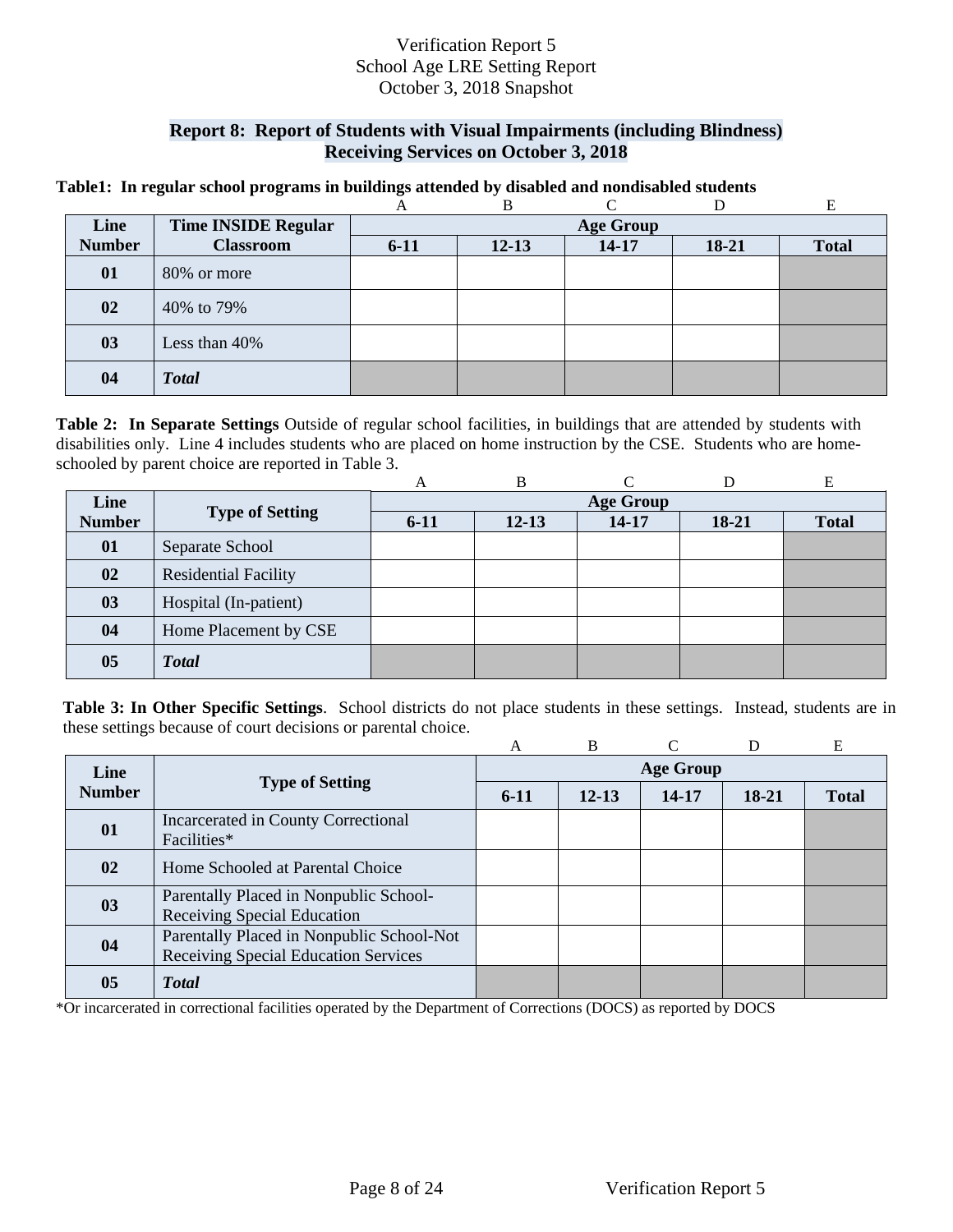### **Report 9: Report of Students with Orthopedic Impairments Receiving Services on October 3, 2018**

|               |                            |                  | B         |           |       |              |  |  |
|---------------|----------------------------|------------------|-----------|-----------|-------|--------------|--|--|
| Line          | <b>Time INSIDE Regular</b> | <b>Age Group</b> |           |           |       |              |  |  |
| <b>Number</b> | <b>Classroom</b>           | $6 - 11$         | $12 - 13$ | $14 - 17$ | 18-21 | <b>Total</b> |  |  |
| 01            | 80% or more                |                  |           |           |       |              |  |  |
| 02            | 40% to 79%                 |                  |           |           |       |              |  |  |
| 03            | Less than 40%              |                  |           |           |       |              |  |  |
| 04            | <b>Total</b>               |                  |           |           |       |              |  |  |

#### **Table1: In regular school programs in buildings attended by disabled and nondisabled students**

schooled by parent choice are reported in Table 3.<br>
A B C D E **Table 2: In Separate Settings** Outside of regular school facilities, in buildings that are attended by students with disabilities only. Line 4 includes students who are placed on home instruction by the CSE. Students who are home-

|                |                             | A                | B         |       |         | Е            |  |  |
|----------------|-----------------------------|------------------|-----------|-------|---------|--------------|--|--|
| Line           |                             | <b>Age Group</b> |           |       |         |              |  |  |
| <b>Number</b>  | <b>Type of Setting</b>      | $6 - 11$         | $12 - 13$ | 14-17 | $18-21$ | <b>Total</b> |  |  |
| 01             | Separate School             |                  |           |       |         |              |  |  |
| 02             | <b>Residential Facility</b> |                  |           |       |         |              |  |  |
| 03             | Hospital (In-patient)       |                  |           |       |         |              |  |  |
| 04             | Home Placement by CSE       |                  |           |       |         |              |  |  |
| 0 <sub>5</sub> | <b>Total</b>                |                  |           |       |         |              |  |  |

**Table 3: In Other Specific Settings**. School districts do not place students in these settings. Instead, students are in these settings because of court decisions or parental choice.

|               |                                           | A                | B         |           | D     | E            |  |  |
|---------------|-------------------------------------------|------------------|-----------|-----------|-------|--------------|--|--|
| Line          | <b>Type of Setting</b>                    | <b>Age Group</b> |           |           |       |              |  |  |
| <b>Number</b> |                                           | $6-11$           | $12 - 13$ | $14 - 17$ | 18-21 | <b>Total</b> |  |  |
| 01            | Incarcerated in County Correctional       |                  |           |           |       |              |  |  |
|               | Facilities*                               |                  |           |           |       |              |  |  |
| 02            | Home Schooled at Parental Choice          |                  |           |           |       |              |  |  |
| 03            | Parentally Placed in Nonpublic School-    |                  |           |           |       |              |  |  |
|               | Receiving Special Education               |                  |           |           |       |              |  |  |
| 04            | Parentally Placed in Nonpublic School-Not |                  |           |           |       |              |  |  |
|               | Receiving Special Education Services      |                  |           |           |       |              |  |  |
| 05            | <b>T</b> otal                             |                  |           |           |       |              |  |  |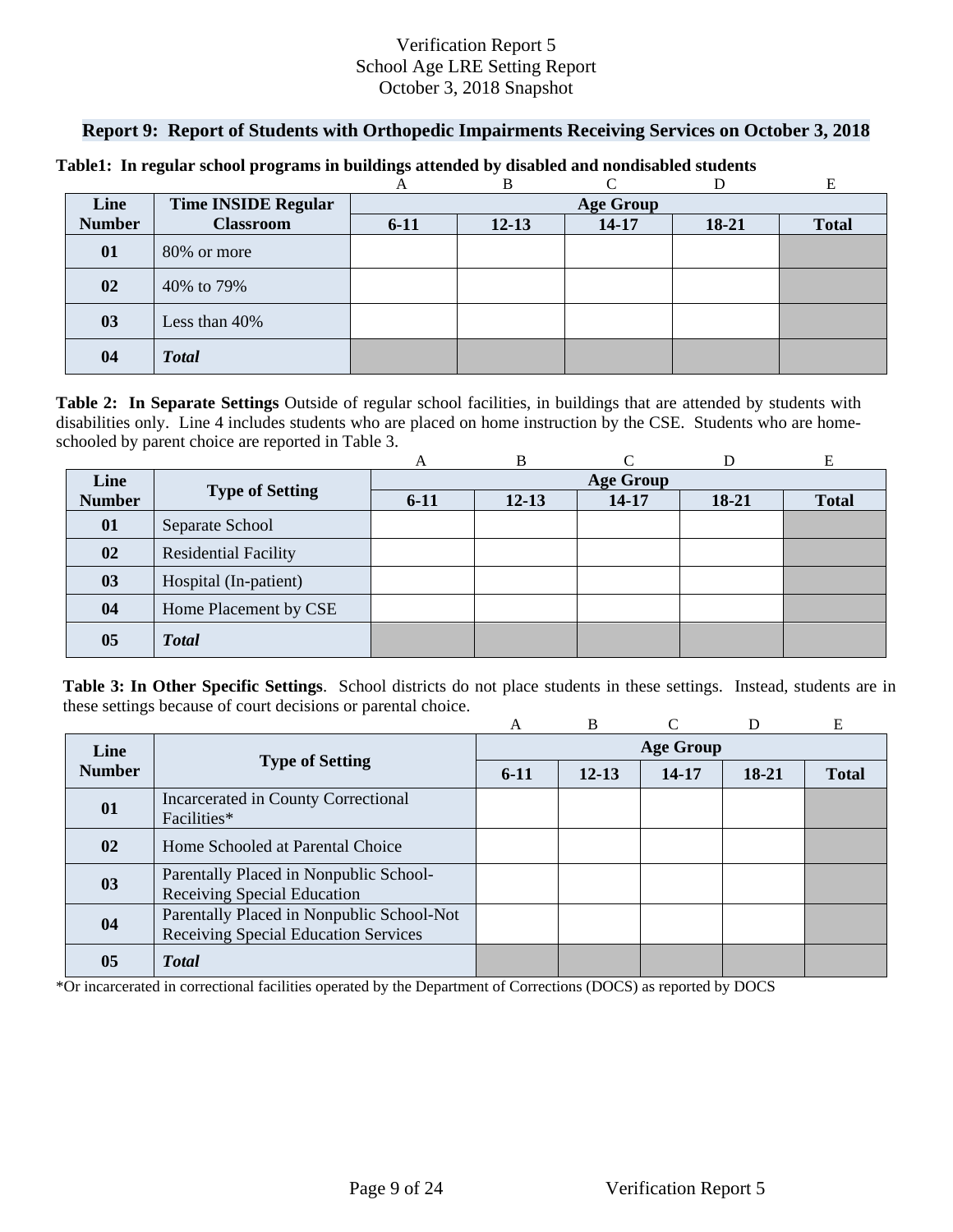### **Report 10: Report of Students with Other Health Impairments Receiving Services on October 3, 2018**

|               |                            |                  | B         |       |       |              |  |  |
|---------------|----------------------------|------------------|-----------|-------|-------|--------------|--|--|
| Line          | <b>Time INSIDE Regular</b> | <b>Age Group</b> |           |       |       |              |  |  |
| <b>Number</b> | <b>Classroom</b>           | $6 - 11$         | $12 - 13$ | 14-17 | 18-21 | <b>Total</b> |  |  |
| 01            | 80% or more                |                  |           |       |       |              |  |  |
| 02            | 40% to 79%                 |                  |           |       |       |              |  |  |
| 03            | Less than 40%              |                  |           |       |       |              |  |  |
| 04            | <b>Total</b>               |                  |           |       |       |              |  |  |

#### **Table1: In regular school programs in buildings attended by disabled and nondisabled students**

schooled by parent choice are reported in Table 3.<br>
A B C D E **Table 2: In Separate Settings** Outside of regular school facilities, in buildings that are attended by students with disabilities only. Line 4 includes students who are placed on home instruction by the CSE. Students who are home-

|                |                             | A                | B         |       |         | Е            |  |  |
|----------------|-----------------------------|------------------|-----------|-------|---------|--------------|--|--|
| Line           |                             | <b>Age Group</b> |           |       |         |              |  |  |
| <b>Number</b>  | <b>Type of Setting</b>      | $6 - 11$         | $12 - 13$ | 14-17 | $18-21$ | <b>Total</b> |  |  |
| 01             | Separate School             |                  |           |       |         |              |  |  |
| 02             | <b>Residential Facility</b> |                  |           |       |         |              |  |  |
| 03             | Hospital (In-patient)       |                  |           |       |         |              |  |  |
| 04             | Home Placement by CSE       |                  |           |       |         |              |  |  |
| 0 <sub>5</sub> | <b>Total</b>                |                  |           |       |         |              |  |  |

**Table 3: In Other Specific Settings**. School districts do not place students in these settings. Instead, students are in these settings because of court decisions or parental choice.

|               |                                           | A                | B         |           | D     | E            |  |  |
|---------------|-------------------------------------------|------------------|-----------|-----------|-------|--------------|--|--|
| Line          | <b>Type of Setting</b>                    | <b>Age Group</b> |           |           |       |              |  |  |
| <b>Number</b> |                                           | $6-11$           | $12 - 13$ | $14 - 17$ | 18-21 | <b>Total</b> |  |  |
| 01            | Incarcerated in County Correctional       |                  |           |           |       |              |  |  |
|               | Facilities*                               |                  |           |           |       |              |  |  |
| 02            | Home Schooled at Parental Choice          |                  |           |           |       |              |  |  |
| 03            | Parentally Placed in Nonpublic School-    |                  |           |           |       |              |  |  |
|               | Receiving Special Education               |                  |           |           |       |              |  |  |
| 04            | Parentally Placed in Nonpublic School-Not |                  |           |           |       |              |  |  |
|               | Receiving Special Education Services      |                  |           |           |       |              |  |  |
| 05            | <b>T</b> otal                             |                  |           |           |       |              |  |  |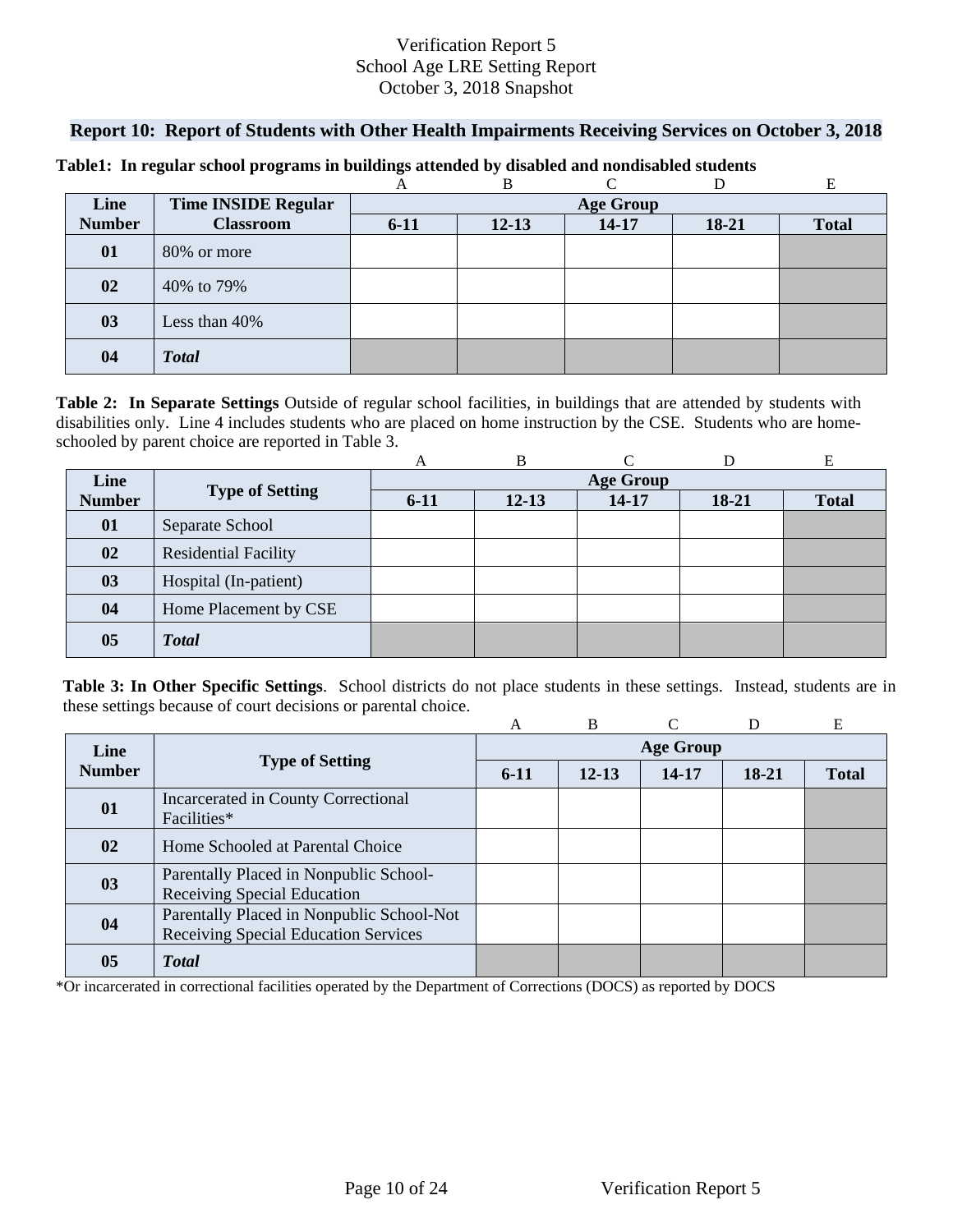### **Report 11: Report of Students with Multiple Disabilities Receiving Services on October 3, 2018**

| Line          | <b>Time INSIDE Regular</b> |          | <b>Age Group</b> |           |           |              |  |  |  |
|---------------|----------------------------|----------|------------------|-----------|-----------|--------------|--|--|--|
| <b>Number</b> | <b>Classroom</b>           | $6 - 11$ | $12 - 13$        | $14 - 17$ | $18 - 21$ | <b>Total</b> |  |  |  |
| 01            | 80% or more                |          |                  |           |           |              |  |  |  |
| 02            | 40% to 79%                 |          |                  |           |           |              |  |  |  |
| 03            | Less than 40%              |          |                  |           |           |              |  |  |  |
| 04            | <b>Total</b>               |          |                  |           |           |              |  |  |  |

#### **Table1: In regular school programs in buildings attended by disabled and nondisabled students**

schooled by parent choice are reported in Table 3.<br>
A B C D E **Table 2: In Separate Settings** Outside of regular school facilities, in buildings that are attended by students with disabilities only. Line 4 includes students who are placed on home instruction by the CSE. Students who are home-

|               |                             | A                | B         |       |         | Е            |  |
|---------------|-----------------------------|------------------|-----------|-------|---------|--------------|--|
| Line          | <b>Type of Setting</b>      | <b>Age Group</b> |           |       |         |              |  |
| <b>Number</b> |                             | $6 - 11$         | $12 - 13$ | 14-17 | $18-21$ | <b>Total</b> |  |
| 01            | Separate School             |                  |           |       |         |              |  |
| 02            | <b>Residential Facility</b> |                  |           |       |         |              |  |
| 03            | Hospital (In-patient)       |                  |           |       |         |              |  |
| 04            | Home Placement by CSE       |                  |           |       |         |              |  |
| 05            | <b>Total</b>                |                  |           |       |         |              |  |

**Table 3: In Other Specific Settings**. School districts do not place students in these settings. Instead, students are in these settings because of court decisions or parental choice.

|                |                                                                                          | A                | B         |       |       | Е            |  |  |
|----------------|------------------------------------------------------------------------------------------|------------------|-----------|-------|-------|--------------|--|--|
| Line           |                                                                                          | <b>Age Group</b> |           |       |       |              |  |  |
| <b>Number</b>  | <b>Type of Setting</b>                                                                   | $6-11$           | $12 - 13$ | 14-17 | 18-21 | <b>Total</b> |  |  |
| 01             | Incarcerated in County Correctional<br>Facilities*                                       |                  |           |       |       |              |  |  |
| 02             | Home Schooled at Parental Choice                                                         |                  |           |       |       |              |  |  |
| 03             | Parentally Placed in Nonpublic School-<br>Receiving Special Education                    |                  |           |       |       |              |  |  |
| 04             | Parentally Placed in Nonpublic School-Not<br><b>Receiving Special Education Services</b> |                  |           |       |       |              |  |  |
| 0 <sub>5</sub> | <b>T</b> otal                                                                            |                  |           |       |       |              |  |  |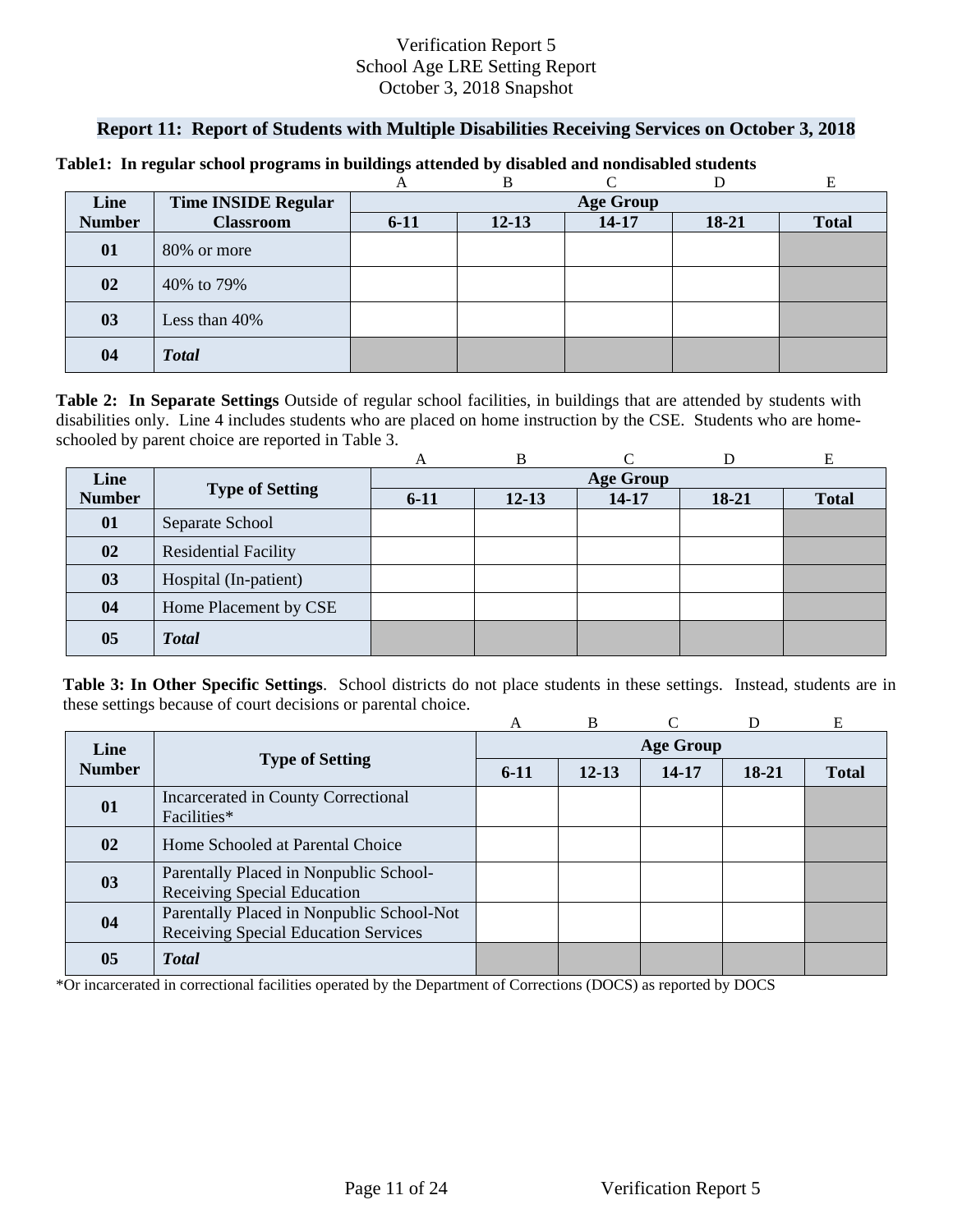### **Report 12: Report of Students with Deaf - Blindness Receiving Services on October 3, 2018**

|               |                            |          | B                |           |           |              |  |  |  |
|---------------|----------------------------|----------|------------------|-----------|-----------|--------------|--|--|--|
| Line          | <b>Time INSIDE Regular</b> |          | <b>Age Group</b> |           |           |              |  |  |  |
| <b>Number</b> | <b>Classroom</b>           | $6 - 11$ | $12 - 13$        | $14 - 17$ | $18 - 21$ | <b>Total</b> |  |  |  |
| 01            | 80% or more                |          |                  |           |           |              |  |  |  |
| 02            | 40% to 79%                 |          |                  |           |           |              |  |  |  |
| 03            | Less than 40%              |          |                  |           |           |              |  |  |  |
| 04            | <b>Total</b>               |          |                  |           |           |              |  |  |  |

#### **Table1: In regular school programs in buildings attended by disabled and nondisabled students**

schooled by parent choice are reported in Table 3.<br>
A B C D E **Table 2: In Separate Settings** Outside of regular school facilities, in buildings that are attended by students with disabilities only. Line 4 includes students who are placed on home instruction by the CSE. Students who are home-

|               |                             | A                | B         |       |       | Е            |  |
|---------------|-----------------------------|------------------|-----------|-------|-------|--------------|--|
| Line          |                             | <b>Age Group</b> |           |       |       |              |  |
| <b>Number</b> | <b>Type of Setting</b>      | $6 - 11$         | $12 - 13$ | 14-17 | 18-21 | <b>Total</b> |  |
| 01            | Separate School             |                  |           |       |       |              |  |
| 02            | <b>Residential Facility</b> |                  |           |       |       |              |  |
| 03            | Hospital (In-patient)       |                  |           |       |       |              |  |
| 04            | Home Placement by CSE       |                  |           |       |       |              |  |
| 05            | <b>Total</b>                |                  |           |       |       |              |  |

**Table 3: In Other Specific Settings**. School districts do not place students in these settings. Instead, students are in these settings because of court decisions or parental choice.

|               |                                                                                   | A                | B         |       |       | E            |  |  |
|---------------|-----------------------------------------------------------------------------------|------------------|-----------|-------|-------|--------------|--|--|
| Line          | <b>Type of Setting</b>                                                            | <b>Age Group</b> |           |       |       |              |  |  |
| <b>Number</b> |                                                                                   | $6-11$           | $12 - 13$ | 14-17 | 18-21 | <b>Total</b> |  |  |
| 01            | Incarcerated in County Correctional<br>Facilities*                                |                  |           |       |       |              |  |  |
| 02            | Home Schooled at Parental Choice                                                  |                  |           |       |       |              |  |  |
| 03            | Parentally Placed in Nonpublic School-<br><b>Receiving Special Education</b>      |                  |           |       |       |              |  |  |
| 04            | Parentally Placed in Nonpublic School-Not<br>Receiving Special Education Services |                  |           |       |       |              |  |  |
| 05            | <b>Total</b>                                                                      |                  |           |       |       |              |  |  |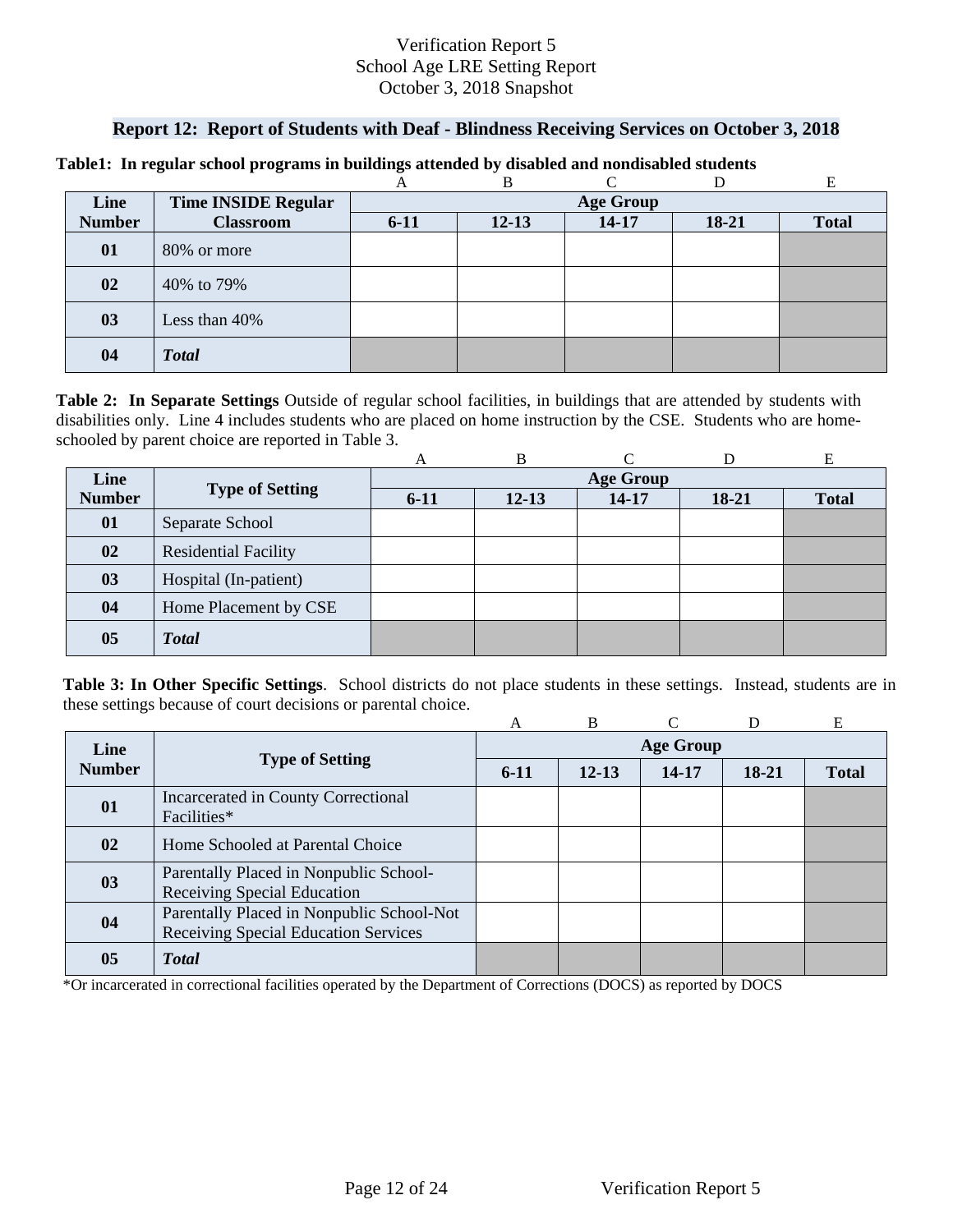### **Report 13: Report of Students with Traumatic Brain Injury Receiving Services on October 3, 2018**

|               |                            |          | B         |                  |       |              |
|---------------|----------------------------|----------|-----------|------------------|-------|--------------|
| Line          | <b>Time INSIDE Regular</b> |          |           | <b>Age Group</b> |       |              |
| <b>Number</b> | <b>Classroom</b>           | $6 - 11$ | $12 - 13$ | $14 - 17$        | 18-21 | <b>Total</b> |
| 01            | 80% or more                |          |           |                  |       |              |
| 02            | 40% to 79%                 |          |           |                  |       |              |
| 03            | Less than 40%              |          |           |                  |       |              |
| 04            | <b>Total</b>               |          |           |                  |       |              |

#### **Table1: In regular school programs in buildings attended by disabled and nondisabled students**

schooled by parent choice are reported in Table 3.<br>
A B C D E **Table 2: In Separate Settings** Outside of regular school facilities, in buildings that are attended by students with disabilities only. Line 4 includes students who are placed on home instruction by the CSE. Students who are home-

|                |                             | A      | B         |                  |         | Е            |
|----------------|-----------------------------|--------|-----------|------------------|---------|--------------|
| Line           |                             |        |           | <b>Age Group</b> |         |              |
| <b>Number</b>  | <b>Type of Setting</b>      | $6-11$ | $12 - 13$ | 14-17            | $18-21$ | <b>Total</b> |
| 01             | Separate School             |        |           |                  |         |              |
| 02             | <b>Residential Facility</b> |        |           |                  |         |              |
| 03             | Hospital (In-patient)       |        |           |                  |         |              |
| 04             | Home Placement by CSE       |        |           |                  |         |              |
| 0 <sub>5</sub> | <b>Total</b>                |        |           |                  |         |              |

**Table 3: In Other Specific Settings**. School districts do not place students in these settings. Instead, students are in these settings because of court decisions or parental choice.

|               |                                           | A                | B         |           | D     | E            |  |  |  |  |  |
|---------------|-------------------------------------------|------------------|-----------|-----------|-------|--------------|--|--|--|--|--|
| Line          |                                           | <b>Age Group</b> |           |           |       |              |  |  |  |  |  |
| <b>Number</b> | <b>Type of Setting</b>                    | $6-11$           | $12 - 13$ | $14 - 17$ | 18-21 | <b>Total</b> |  |  |  |  |  |
|               | Incarcerated in County Correctional       |                  |           |           |       |              |  |  |  |  |  |
| 01            | Facilities*                               |                  |           |           |       |              |  |  |  |  |  |
| 02            | Home Schooled at Parental Choice          |                  |           |           |       |              |  |  |  |  |  |
| 03            | Parentally Placed in Nonpublic School-    |                  |           |           |       |              |  |  |  |  |  |
|               | Receiving Special Education               |                  |           |           |       |              |  |  |  |  |  |
| 04            | Parentally Placed in Nonpublic School-Not |                  |           |           |       |              |  |  |  |  |  |
|               | Receiving Special Education Services      |                  |           |           |       |              |  |  |  |  |  |
| 05            | <b>T</b> otal                             |                  |           |           |       |              |  |  |  |  |  |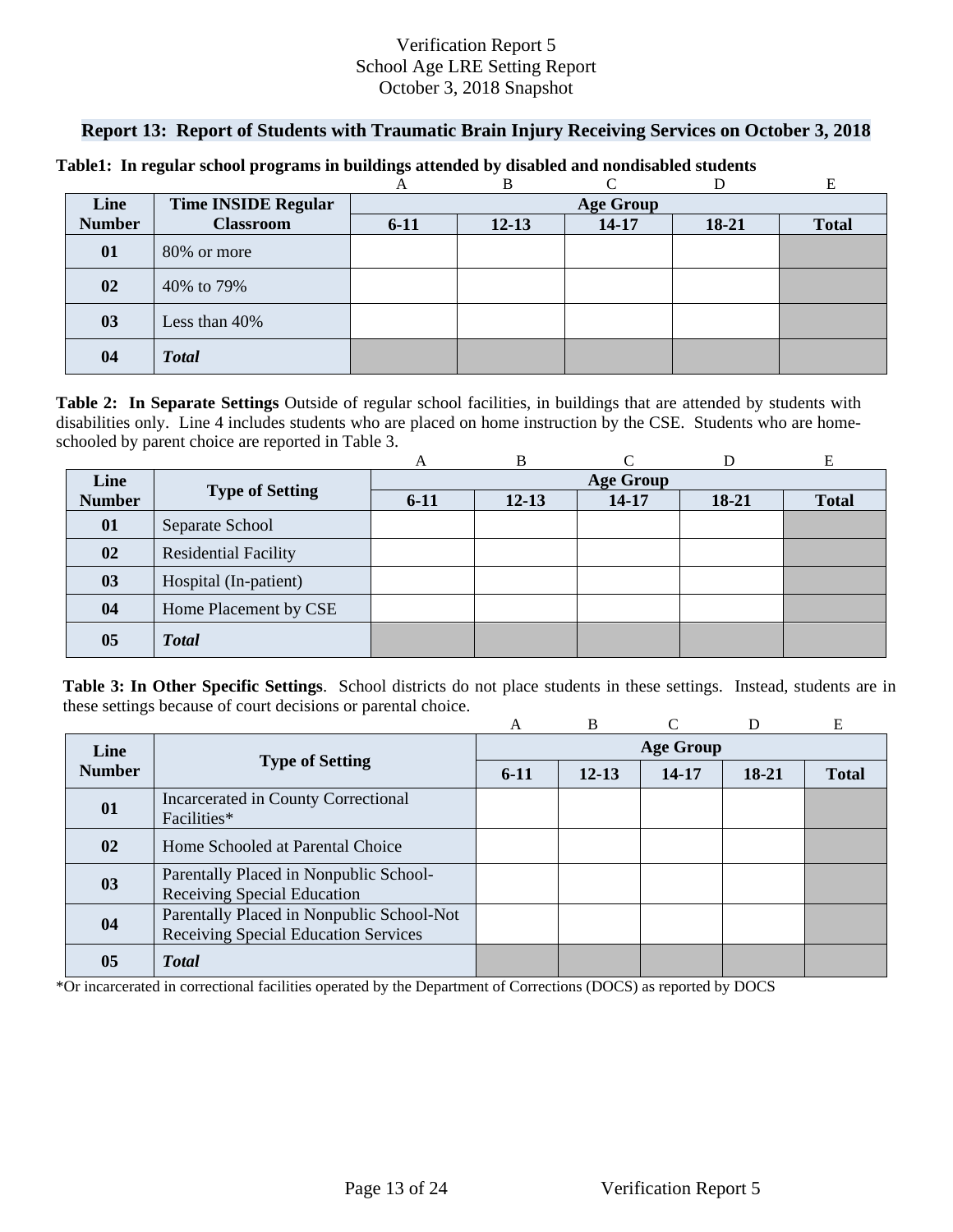### **Report 14A: Report of School-Age Students with Disabilities Ages 4-5 Receiving Services on October 3, 2018**

## **Least Restrictive Environment (LRE) Setting for Students with Disabilities, Ages 4-5, who Receive SCHOOL-AGE Special Education and Related Services (codes ESA01 through ESA12) by Disability**

|                       |                                                                                                                                                                                                                                                     |        |                              |                            |                         |                 |                           | <b>Disability</b>                   |                        |                          |                                   |                              |                |                        |       |
|-----------------------|-----------------------------------------------------------------------------------------------------------------------------------------------------------------------------------------------------------------------------------------------------|--------|------------------------------|----------------------------|-------------------------|-----------------|---------------------------|-------------------------------------|------------------------|--------------------------|-----------------------------------|------------------------------|----------------|------------------------|-------|
| Line<br><b>Number</b> | <b>Educational Environment</b>                                                                                                                                                                                                                      | Autism | <b>Emotional Disturbance</b> | <b>Learning Disability</b> | Intellectual Disability | <b>Deafness</b> | <b>Hearing Impairment</b> | Language<br>Impairment<br>Speech or | ∗<br>Visual Impairment | Impairment<br>Orthopedic | <b>Other Health</b><br>Impairment | <b>Multiple Disabilities</b> | Deaf-Blindness | Traumatic Brain Injury | Total |
| $\mathbf{1}$          | Parentally placed in a nonpublic elementary school and receiving<br>majority of hours of special education and related services in the<br>regular classroom.                                                                                        |        |                              |                            |                         |                 |                           |                                     |                        |                          |                                   |                              |                |                        |       |
| $\overline{2}$        | Parentally placed in a nonpublic elementary school and receiving<br>majority of hours of special education and related services in some<br>other location.                                                                                          |        |                              |                            |                         |                 |                           |                                     |                        |                          |                                   |                              |                |                        |       |
| 3                     | Parentally placed in a nonpublic elementary school and NOT<br>receiving publicly funded special education and related services                                                                                                                      |        |                              |                            |                         |                 |                           |                                     |                        |                          |                                   |                              |                |                        |       |
|                       | Attending a kindergarten, 1 <sup>st</sup> grade or other regular early<br>childhood program for 10 or more hours a week and receiving<br>the majority of hours of special education and related services in<br>the regular early childhood program. |        |                              |                            |                         |                 |                           |                                     |                        |                          |                                   |                              |                |                        |       |
| 5                     | Attending a kindergarten, 1 <sup>st</sup> grade or other regular early<br>childhood program for 10 or more hours a week and receiving<br>the majority of hours of special education and related services in<br>some other location.                 |        |                              |                            |                         |                 |                           |                                     |                        |                          |                                   |                              |                |                        |       |
| 6                     | Attending a kindergarten, 1 <sup>st</sup> grade or other regular early<br>childhood program for less than 10 hours a week and receiving<br>the majority of hours of special education and related in the<br>regular early childhood program.        |        |                              |                            |                         |                 |                           |                                     |                        |                          |                                   |                              |                |                        |       |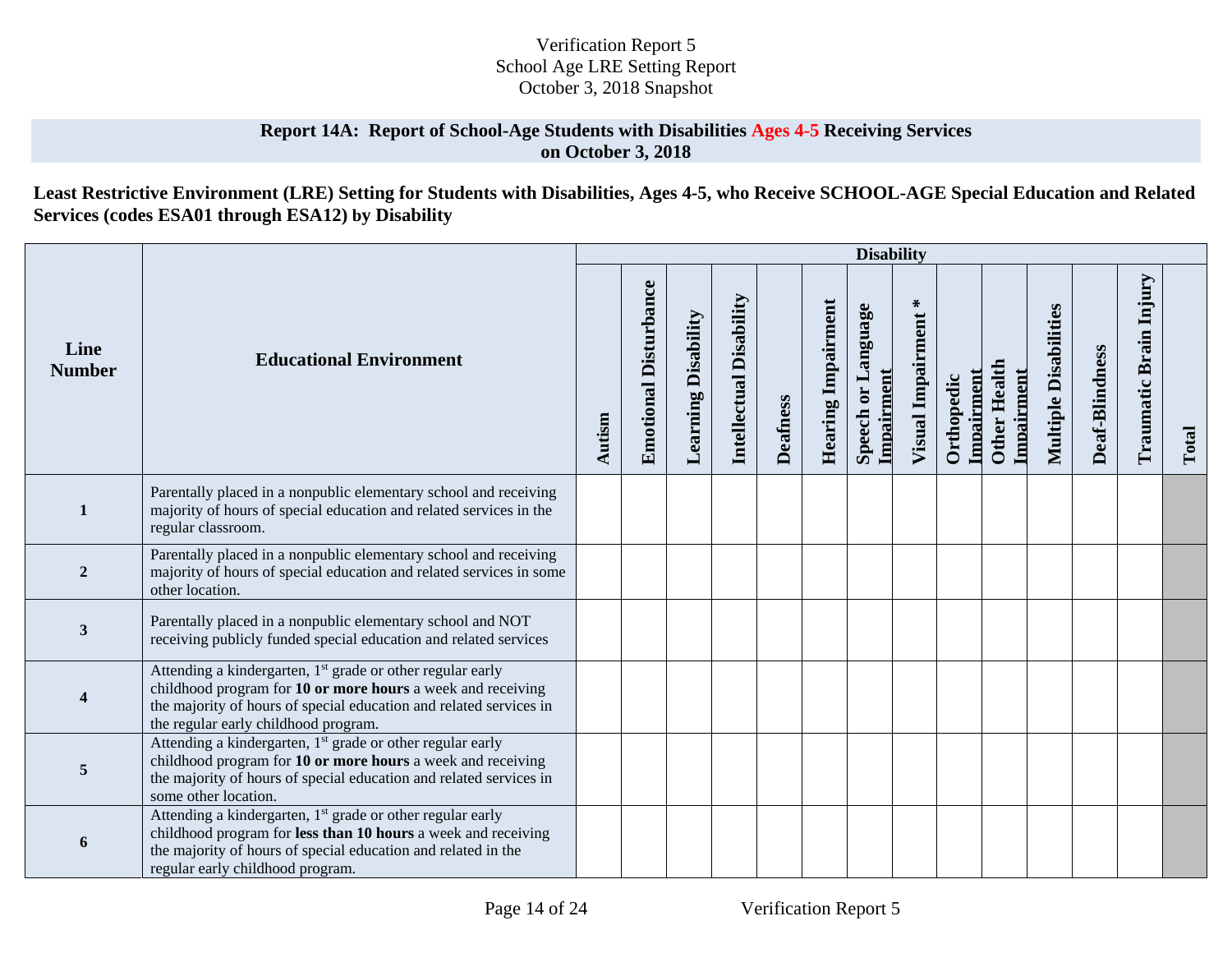|           | Attending a kindergarten, 1 <sup>st</sup> grade or other regular early<br>childhood program for less than 10 hours a week and receiving<br>the majority of hours of special education and related services in<br>some other location |  |  |  |  |  |  |  |
|-----------|--------------------------------------------------------------------------------------------------------------------------------------------------------------------------------------------------------------------------------------|--|--|--|--|--|--|--|
| 8         | Separate Class                                                                                                                                                                                                                       |  |  |  |  |  |  |  |
|           | Separate School                                                                                                                                                                                                                      |  |  |  |  |  |  |  |
| <b>10</b> | <b>Residential Facility</b>                                                                                                                                                                                                          |  |  |  |  |  |  |  |
| 11        | Home                                                                                                                                                                                                                                 |  |  |  |  |  |  |  |
| <b>12</b> | Service Provider Location or some other location that is not in<br>any other code                                                                                                                                                    |  |  |  |  |  |  |  |
| 13        | <b>Total</b>                                                                                                                                                                                                                         |  |  |  |  |  |  |  |

\*Visual Impairment includes Blindness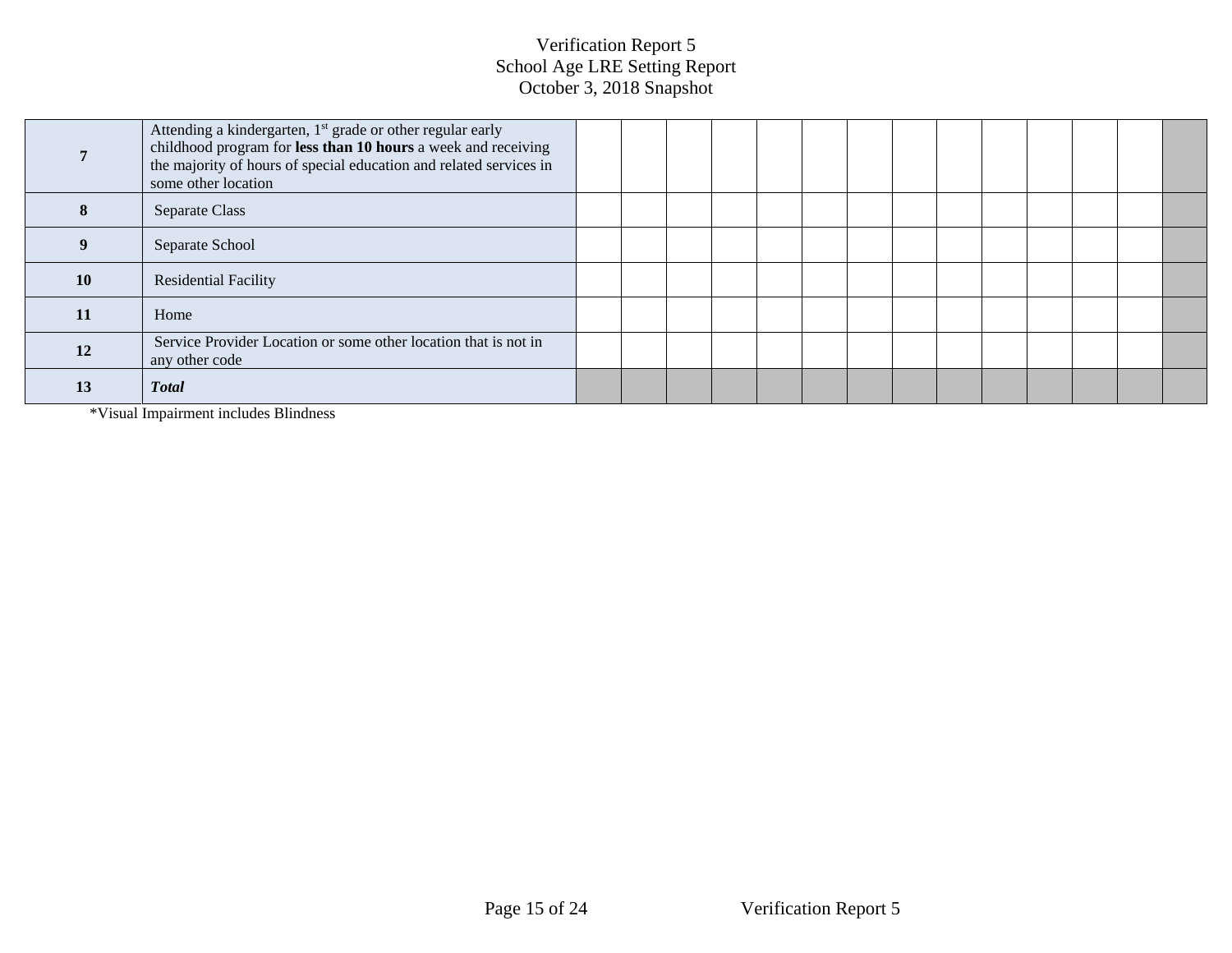#### *Report 14B: Report of All Students with Disabilities Receiving Services on October 3, 2018 - Ages 6-21*

The three sections below aggregate the data reported in Reports 1 to 13 to facilitate State and local data verification procedures. Completing these two tables will facilitate the reporting of race/ethnicity, gender, and limited English proficiency, data in Reports 15A and 15B, 16A, 16B, 17A, and 17B.

#### **Table1: In regular school programs in buildings attended by disabled and nondisabled students**

|               |                                    | A        | B         |                  |         | E            | F                       | G                                |
|---------------|------------------------------------|----------|-----------|------------------|---------|--------------|-------------------------|----------------------------------|
| Line          | <b>Time INSIDE</b>                 |          |           | <b>Age Group</b> |         |              |                         |                                  |
| <b>Number</b> | <b>Regular</b><br><b>Classroom</b> | $6 - 11$ | $12 - 13$ | 14-17            | $18-21$ | <b>Total</b> | <b>Total</b><br>10/5/16 | <b>Reasonability</b><br>Check ** |
| 01            | 80% or more                        |          |           |                  |         |              |                         |                                  |
| 02            | 40% to 79%                         |          |           |                  |         |              |                         |                                  |
| 03            | Less than 40%                      |          |           |                  |         |              |                         |                                  |
| 04            | <b>Total</b>                       |          |           |                  |         |              |                         |                                  |

schooled by parent choice are reported in Table 3.<br>
A B C D E F G **Table 2: In Separate Settings** Outside of regular school facilities, in buildings that are attended by students with disabilities only. Line 4 includes students who are placed on home instruction by the CSE. Students who are home-

|               |                                 | А        | В         | C                | D     | Е            |              | G                    |
|---------------|---------------------------------|----------|-----------|------------------|-------|--------------|--------------|----------------------|
| Line          |                                 |          |           | <b>Age Group</b> |       |              | <b>Total</b> | <b>Reasonability</b> |
| <b>Number</b> | <b>Type of Setting</b>          | $6 - 11$ | $12 - 13$ | 14-17            | 18-21 | <b>Total</b> | 10/5/16      | Check **             |
| 01            | Separate School                 |          |           |                  |       |              |              |                      |
| 02            | <b>Residential Facility</b>     |          |           |                  |       |              |              |                      |
| 03            | Hospital (In-patient)           |          |           |                  |       |              |              |                      |
| 04            | Home Placement by<br><b>CSE</b> |          |           |                  |       |              |              |                      |
| 05            | <b>Total</b>                    |          |           |                  |       |              |              |                      |

**Table 3: In Other Specific Settings**. School districts do not place students in these settings. Instead, students are in these settings because of court decisions or parental choice.

|               |                                                                                                    | A      | B         | $\mathcal{C}$    | D     | E            |              | G                    |
|---------------|----------------------------------------------------------------------------------------------------|--------|-----------|------------------|-------|--------------|--------------|----------------------|
| Line          |                                                                                                    |        |           | <b>Age Group</b> |       |              | <b>Total</b> | <b>Reasonability</b> |
| <b>Number</b> | <b>Type of Setting</b>                                                                             | $6-11$ | $12 - 13$ | 14-17            | 18-21 | <b>Total</b> | 10/5/16      | Check **             |
| 01            | Incarcerated in County Correctional<br>Facilities*                                                 |        |           |                  |       |              |              |                      |
| 02            | Home Schooled at Parental Choice                                                                   |        |           |                  |       |              |              |                      |
| 03            | Parentally Placed in Nonpublic<br>School-Receiving Special Education                               |        |           |                  |       |              |              |                      |
| 04            | Parentally Placed in Nonpublic<br><b>School-Not Receiving Special</b><br><b>Education Services</b> |        |           |                  |       |              |              |                      |
| 05            | <b>Total</b>                                                                                       |        |           |                  |       |              |              |                      |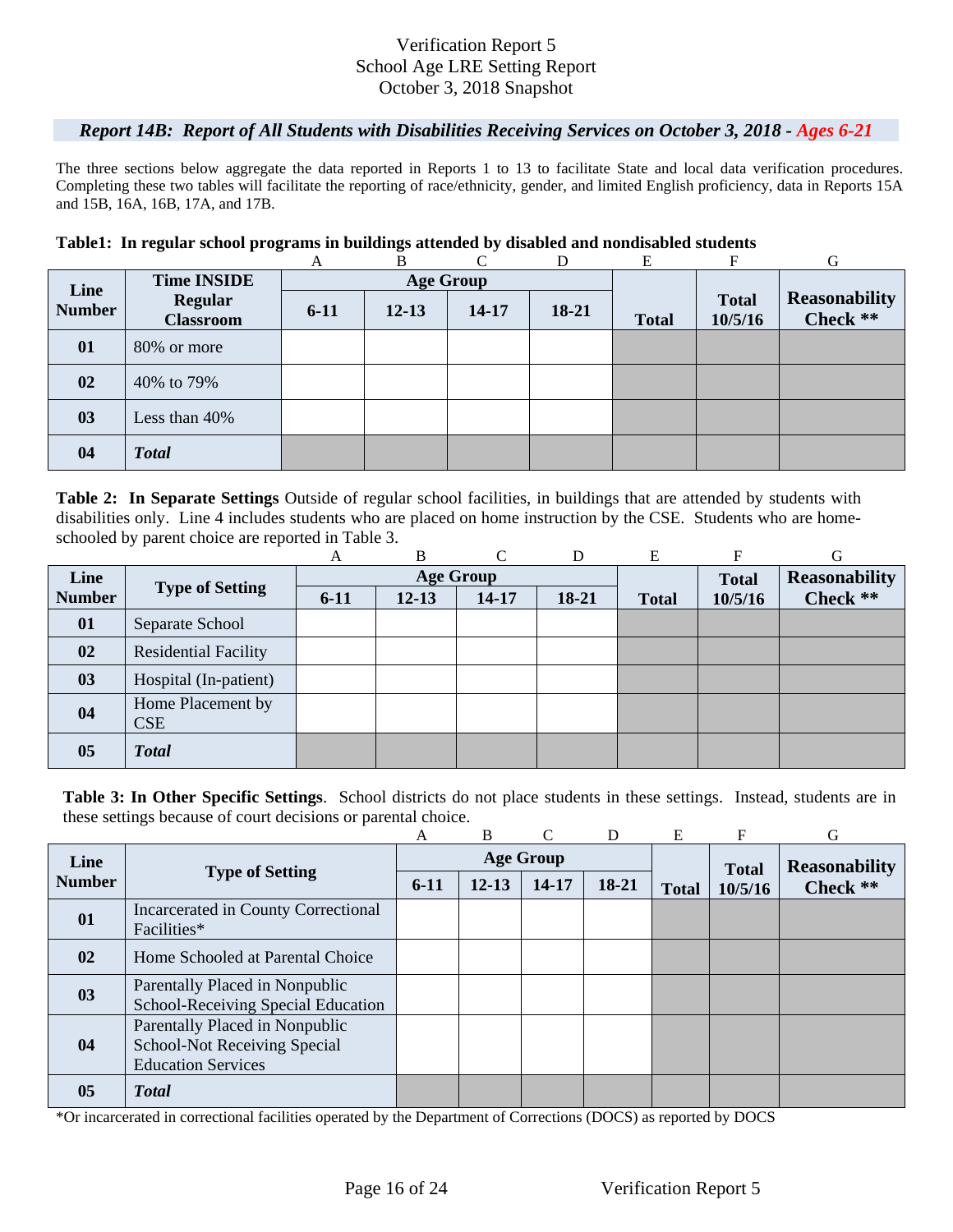*Report 15A: Report of All School-Age Students with Disabilities Receiving Services on October 3, 2018, According to Race/Ethnicity Category and Type of Placement – Ages 4-5* 

This report contains all students in Report 14 A (age group 4-5) by race/ethnicity.

|                       |                                                                                                                                                                                                                                                  | A                     |                                                                                    | $\mathbf C$                                                              | D                                                                               |                                                                                                                  |                                                           | G                                              |              |
|-----------------------|--------------------------------------------------------------------------------------------------------------------------------------------------------------------------------------------------------------------------------------------------|-----------------------|------------------------------------------------------------------------------------|--------------------------------------------------------------------------|---------------------------------------------------------------------------------|------------------------------------------------------------------------------------------------------------------|-----------------------------------------------------------|------------------------------------------------|--------------|
|                       |                                                                                                                                                                                                                                                  |                       |                                                                                    |                                                                          | Race/Ethnicity of School-Age Students Ages 4-5                                  |                                                                                                                  |                                                           |                                                | Ħ            |
| Line<br><b>Number</b> | <b>Type of Setting</b>                                                                                                                                                                                                                           | Hispanic<br>or Latino | American<br>Indian or<br>Alaska<br><b>Native</b><br>(Not of<br>Hispanic<br>Origin) | Asian or<br>Pacific<br><b>Islander</b><br>(Not of<br>Hispanic<br>Origin) | <b>Black or</b><br>African<br>American<br>(Not of<br><b>Hispanic</b><br>Origin) | <b>Native</b><br>Hawaiia<br>n or<br>Other<br>Pacific<br><b>Islander</b><br>(Not of<br><b>Hispanic</b><br>Origin) | Two or<br>More<br>Races<br>(Not of<br>Hispanic<br>Origin) | White<br>(Not of<br><b>Hispanic</b><br>Origin) | <b>Total</b> |
| 01                    | Parentally placed in a nonpublic elementary school and receiving majority of<br>hours of special education and related services in the regular classroom.                                                                                        |                       |                                                                                    |                                                                          |                                                                                 |                                                                                                                  |                                                           |                                                |              |
| 02                    | Parentally placed in a nonpublic elementary school and receiving majority of<br>hours of special education and related services in some other location.                                                                                          |                       |                                                                                    |                                                                          |                                                                                 |                                                                                                                  |                                                           |                                                |              |
| 03                    | Parentally placed in a nonpublic elementary school and NOT receiving<br>publicly funded special education and related services                                                                                                                   |                       |                                                                                    |                                                                          |                                                                                 |                                                                                                                  |                                                           |                                                |              |
| 04                    | Attending a kindergarten, 1 <sup>st</sup> grade or other regular early childhood program<br>for 10 or more hours a week and receiving the majority of hours of special<br>education and related services in the regular early childhood program. |                       |                                                                                    |                                                                          |                                                                                 |                                                                                                                  |                                                           |                                                |              |
| 05                    | Attending a kindergarten, 1 <sup>st</sup> grade or other regular early childhood program<br>for 10 or more hours a week and receiving the majority of hours of special<br>education and related services in some other location.                 |                       |                                                                                    |                                                                          |                                                                                 |                                                                                                                  |                                                           |                                                |              |
| 06                    | Attending a kindergarten, 1 <sup>st</sup> grade or other regular early childhood program<br>for less than 10 hours a week and receiving the majority of hours of special<br>education and related in the regular early childhood program.        |                       |                                                                                    |                                                                          |                                                                                 |                                                                                                                  |                                                           |                                                |              |
| 07                    | Attending a kindergarten, 1 <sup>st</sup> grade or other regular early childhood program<br>for less than 10 hours a week and receiving the majority of hours of special<br>education and related services in some other location                |                       |                                                                                    |                                                                          |                                                                                 |                                                                                                                  |                                                           |                                                |              |
| 08                    | Separate Class                                                                                                                                                                                                                                   |                       |                                                                                    |                                                                          |                                                                                 |                                                                                                                  |                                                           |                                                |              |
| 09                    | Separate School                                                                                                                                                                                                                                  |                       |                                                                                    |                                                                          |                                                                                 |                                                                                                                  |                                                           |                                                |              |
| 10                    | <b>Residential Facility</b>                                                                                                                                                                                                                      |                       |                                                                                    |                                                                          |                                                                                 |                                                                                                                  |                                                           |                                                |              |
| 11                    | Home                                                                                                                                                                                                                                             |                       |                                                                                    |                                                                          |                                                                                 |                                                                                                                  |                                                           |                                                |              |
| 12                    | Service Provider Location or some other location that is not in any other<br>code                                                                                                                                                                |                       |                                                                                    |                                                                          |                                                                                 |                                                                                                                  |                                                           |                                                |              |
| 13                    | <b>Total</b>                                                                                                                                                                                                                                     |                       |                                                                                    |                                                                          |                                                                                 |                                                                                                                  |                                                           |                                                |              |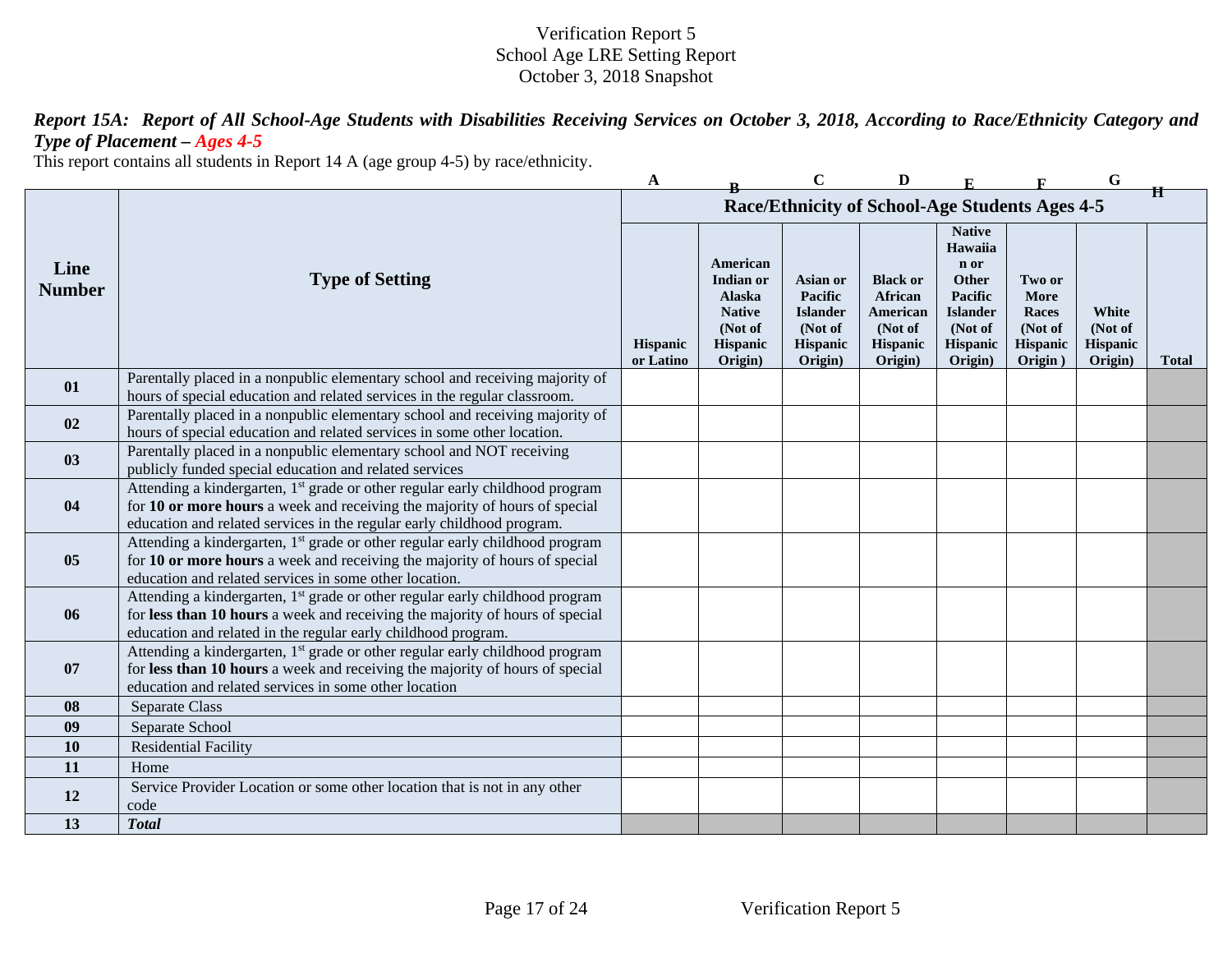### *Report 15B: Report of All School-Age Students with Disabilities Receiving Services on October 3, 2018, According to Race/Ethnicity Category and Type of Placement – Ages 6-21*

# **Table 1: In regular school programs in buildings attended by disabled and nondisabled students**

|                       | A                      |                              |                                                                        | D                                                                       |                                                                         | G                                                                                                 |                                                                   |                                      |              |
|-----------------------|------------------------|------------------------------|------------------------------------------------------------------------|-------------------------------------------------------------------------|-------------------------------------------------------------------------|---------------------------------------------------------------------------------------------------|-------------------------------------------------------------------|--------------------------------------|--------------|
|                       |                        |                              |                                                                        |                                                                         | Race/Ethnicity of School-Age Students Ages 6-21                         |                                                                                                   |                                                                   |                                      |              |
| Line<br><b>Number</b> | <b>Type of Setting</b> | <b>Hispanic or</b><br>Latino | American Indian or<br><b>Alaska Native (Not</b><br>of Hispanic Origin) | <b>Asian or Pacific</b><br>Islander (Not of<br><b>Hispanic Origin</b> ) | <b>Black or African</b><br>American (Not of<br><b>Hispanic Origin</b> ) | Native Hawaiian or<br><b>Other Pacific</b><br><b>Islander</b> (Not of<br><b>Hispanic Origin</b> ) | <b>Two or More</b><br>Races (Not of<br><b>Hispanic</b><br>Origin) | White (Not<br>of Hispanic<br>Origin) | <b>Total</b> |
| 01                    | 80% or more            |                              |                                                                        |                                                                         |                                                                         |                                                                                                   |                                                                   |                                      |              |
| 02                    | 40\% to 79\%           |                              |                                                                        |                                                                         |                                                                         |                                                                                                   |                                                                   |                                      |              |
| 03                    | Less than $40\%$       |                              |                                                                        |                                                                         |                                                                         |                                                                                                   |                                                                   |                                      |              |
| 04                    | <b>Total</b>           |                              |                                                                        |                                                                         |                                                                         |                                                                                                   |                                                                   |                                      |              |

**Table 2: In Separate Settings** Outside of regular school facilities, in buildings that are attended by students with disabilities only. Line 4 includes students who are placed on home instruction by the CSE. Students who are home-schooled by parent choice are reported in Table 3.

|                       |                             |                              | $\mathbf C$                                                                     |                                                                                 |                                                                                        | н                                                                                                 |                                                                   |                                             |       |
|-----------------------|-----------------------------|------------------------------|---------------------------------------------------------------------------------|---------------------------------------------------------------------------------|----------------------------------------------------------------------------------------|---------------------------------------------------------------------------------------------------|-------------------------------------------------------------------|---------------------------------------------|-------|
|                       |                             |                              |                                                                                 |                                                                                 |                                                                                        | Race/Ethnicity of School-Age Students Ages 6-21                                                   |                                                                   |                                             |       |
| Line<br><b>Number</b> | <b>Type of Setting</b>      | <b>Hispanic or</b><br>Latino | American<br>Indian or<br><b>Alaska Native</b><br>(Not of<br>Hispanic<br>Origin) | Asian or<br><b>Pacific</b><br><b>Islander</b><br>(Not of<br>Hispanic<br>Origin) | <b>Black or</b><br><b>African</b><br>American<br>(Not of<br><b>Hispanic</b><br>Origin) | Native Hawaiian or<br><b>Other Pacific</b><br><b>Islander</b> (Not of<br><b>Hispanic Origin</b> ) | <b>Two or More</b><br>Races (Not of<br><b>Hispanic</b><br>Origin) | <b>White (Not</b><br>of Hispanic<br>Origin) | Total |
| 01                    | Separate School             |                              |                                                                                 |                                                                                 |                                                                                        |                                                                                                   |                                                                   |                                             |       |
| 02                    | <b>Residential Facility</b> |                              |                                                                                 |                                                                                 |                                                                                        |                                                                                                   |                                                                   |                                             |       |
| 03                    | Hospital (In-patient)       |                              |                                                                                 |                                                                                 |                                                                                        |                                                                                                   |                                                                   |                                             |       |
| 04                    | Home Placement by CSE       |                              |                                                                                 |                                                                                 |                                                                                        |                                                                                                   |                                                                   |                                             |       |
| 05                    | <b>Total</b>                |                              |                                                                                 |                                                                                 |                                                                                        |                                                                                                   |                                                                   |                                             |       |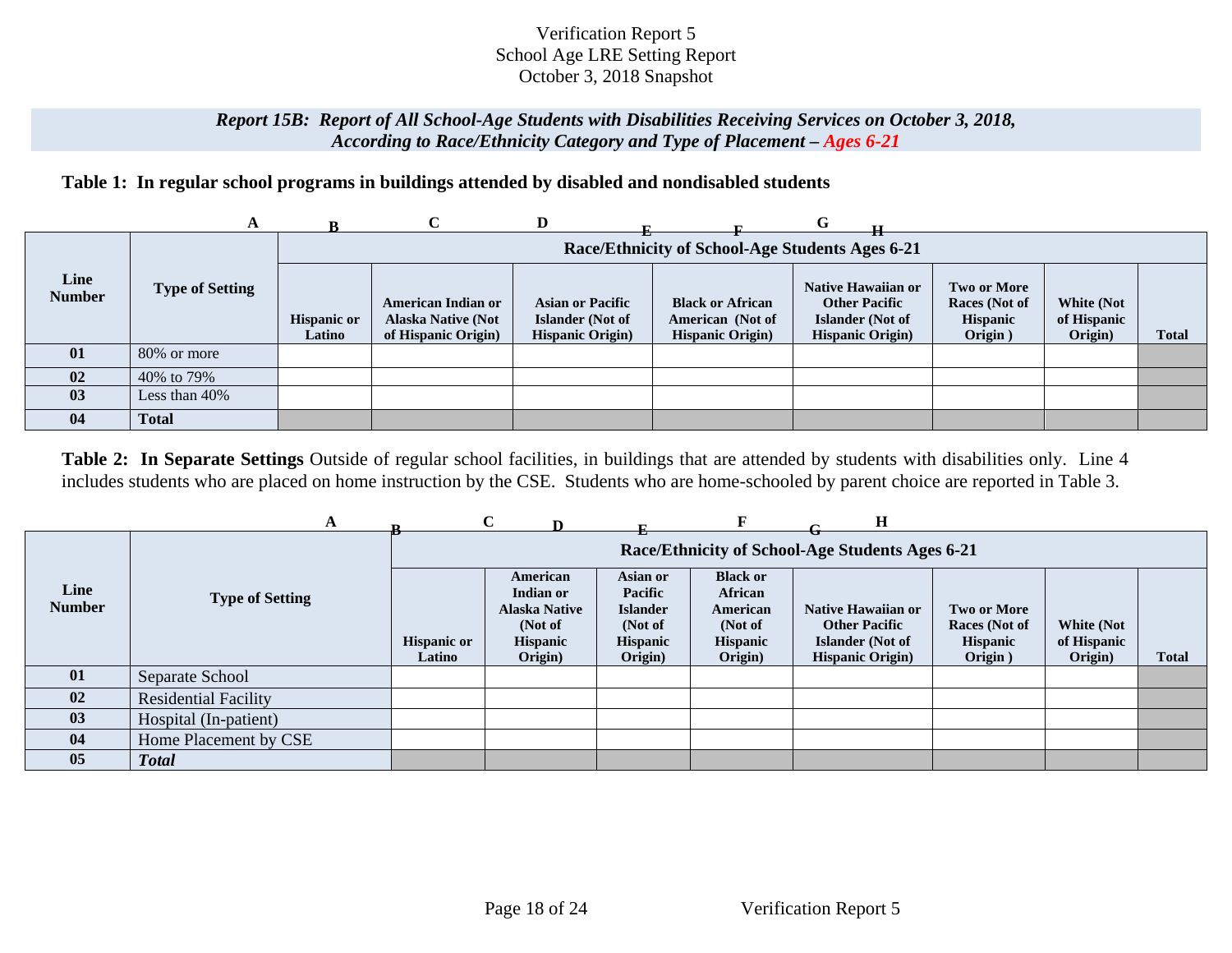**Table 3: In Other Specific Settings.** School districts do not place students in these settings. Instead, students are in these settings because of court decisions or parental choice.

|                       |                                                                                             | A                                          |                                                                                        |                                                                                | D                                                                       |                                                                                 |                                                                   | G                                              |              |
|-----------------------|---------------------------------------------------------------------------------------------|--------------------------------------------|----------------------------------------------------------------------------------------|--------------------------------------------------------------------------------|-------------------------------------------------------------------------|---------------------------------------------------------------------------------|-------------------------------------------------------------------|------------------------------------------------|--------------|
|                       |                                                                                             |                                            |                                                                                        |                                                                                |                                                                         | Race/Ethnicity of School-Age Students Ages 6-21                                 |                                                                   |                                                |              |
| Line<br><b>Number</b> | <b>Type of Setting</b>                                                                      | <b>Hispanic</b><br><sub>or</sub><br>Latino | American<br>Indian or<br><b>Alaska Native</b><br>(Not of<br><b>Hispanic</b><br>Origin) | <b>Asian or Pacific</b><br><b>Islander</b> (Not of<br><b>Hispanic Origin</b> ) | <b>Black or African</b><br>American (Not of<br><b>Hispanic Origin</b> ) | Native Hawaiian or<br><b>Other Pacific Islander</b><br>(Not of Hispanic Origin) | <b>Two or More</b><br>Races (Not of<br><b>Hispanic</b><br>Origin) | White<br>(Not of<br><b>Hispanic</b><br>Origin) | <b>Total</b> |
| 01                    | Incarcerated in County<br>Correctional Facilities*                                          |                                            |                                                                                        |                                                                                |                                                                         |                                                                                 |                                                                   |                                                |              |
| 02                    | Home Schooled at Parental Choice                                                            |                                            |                                                                                        |                                                                                |                                                                         |                                                                                 |                                                                   |                                                |              |
| 03                    | Parentally Placed in Nonpublic<br>School-Receiving Special<br>Education                     |                                            |                                                                                        |                                                                                |                                                                         |                                                                                 |                                                                   |                                                |              |
| 04                    | Parentally Placed in Nonpublic<br>School-Not Receiving Special<br><b>Education Services</b> |                                            |                                                                                        |                                                                                |                                                                         |                                                                                 |                                                                   |                                                |              |
| 05                    | <b>Total</b>                                                                                |                                            |                                                                                        |                                                                                |                                                                         |                                                                                 |                                                                   |                                                |              |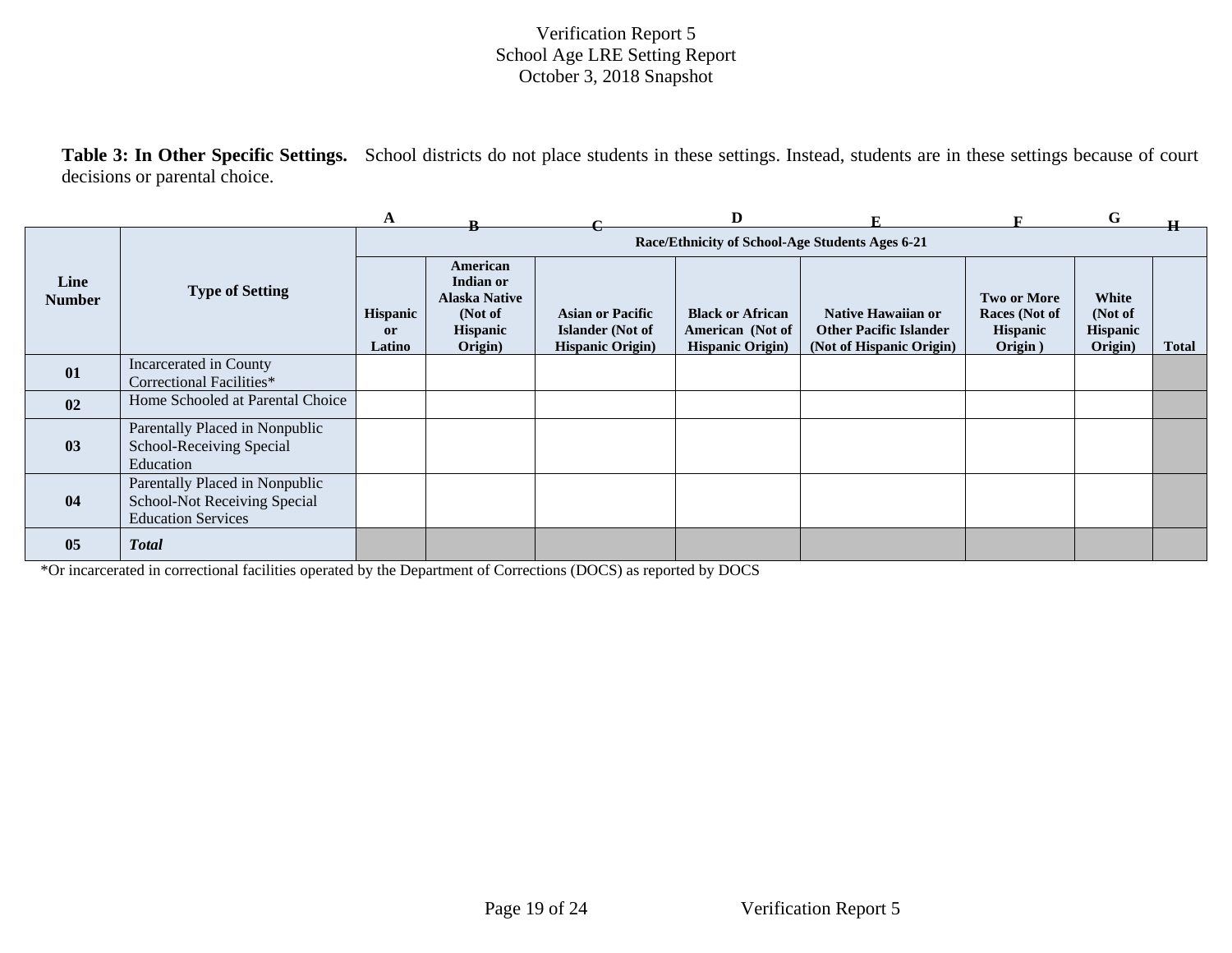### *Report 16A: Report of All School-Age Students with Disabilities Receiving Services on October 3, 2018, According to Gender and English Language Learner (ELL/MLL) Status – Ages 4-5*

This report includes all students reported in the 4-5 year old age group in Report 14A by gender and limited English proficient status. The Totals (Columns C and F) for each Line in this Report match the Total Column on each Line of Report 14A.

|                       |                                                                                    | A                          | $\bf{B}$ | $\mathbf C$  | D                               | $\bf{E}$       | $\mathbf{F}$ |
|-----------------------|------------------------------------------------------------------------------------|----------------------------|----------|--------------|---------------------------------|----------------|--------------|
|                       | <b>Time INSIDE Regular Classroom</b>                                               |                            |          |              | <b>English Language Learner</b> |                |              |
| Line<br><b>Number</b> |                                                                                    | <b>Gender for Ages 4-5</b> |          |              | (ELL/MLL) Status for Ages 4-5   |                |              |
|                       |                                                                                    | <b>Male</b>                | Female   | <b>Total</b> | Yes                             | N <sub>0</sub> | <b>Total</b> |
|                       | Parentally placed in a nonpublic                                                   |                            |          |              |                                 |                |              |
| 01                    | elementary school and receiving majority                                           |                            |          |              |                                 |                |              |
|                       | of hours of special education and related                                          |                            |          |              |                                 |                |              |
|                       | services in the regular classroom.                                                 |                            |          |              |                                 |                |              |
|                       | Parentally placed in a nonpublic                                                   |                            |          |              |                                 |                |              |
| 02                    | elementary school and receiving majority                                           |                            |          |              |                                 |                |              |
|                       | of hours of special education and related                                          |                            |          |              |                                 |                |              |
|                       | services in some other location.                                                   |                            |          |              |                                 |                |              |
|                       | Parentally placed in a nonpublic                                                   |                            |          |              |                                 |                |              |
| 03                    | elementary school and NOT receiving                                                |                            |          |              |                                 |                |              |
|                       | publicly funded special education and                                              |                            |          |              |                                 |                |              |
|                       | related services                                                                   |                            |          |              |                                 |                |              |
|                       | Attending a kindergarten, 1 <sup>st</sup> grade or other                           |                            |          |              |                                 |                |              |
|                       | regular early childhood program for 10 or                                          |                            |          |              |                                 |                |              |
| 04                    | more hours a week and receiving the<br>majority of hours of special education and  |                            |          |              |                                 |                |              |
|                       |                                                                                    |                            |          |              |                                 |                |              |
|                       | related services in the regular early<br>childhood program.                        |                            |          |              |                                 |                |              |
|                       | Attending a kindergarten, 1 <sup>st</sup> grade or other                           |                            |          |              |                                 |                |              |
|                       | regular early childhood program for 10 or                                          |                            |          |              |                                 |                |              |
| 05                    | more hours a week and receiving the                                                |                            |          |              |                                 |                |              |
|                       | majority of hours of special education and                                         |                            |          |              |                                 |                |              |
|                       | related services in some other location.                                           |                            |          |              |                                 |                |              |
|                       | Attending a kindergarten, 1 <sup>st</sup> grade or other                           |                            |          |              |                                 |                |              |
|                       | regular early childhood program for less                                           |                            |          |              |                                 |                |              |
| 06                    | than 10 hours a week and receiving the                                             |                            |          |              |                                 |                |              |
|                       | majority of hours of special education and                                         |                            |          |              |                                 |                |              |
|                       | related in the regular early childhood                                             |                            |          |              |                                 |                |              |
|                       | program.                                                                           |                            |          |              |                                 |                |              |
|                       | Attending a kindergarten, 1 <sup>st</sup> grade or other                           |                            |          |              |                                 |                |              |
| 07                    | regular early childhood program for less<br>than 10 hours a week and receiving the |                            |          |              |                                 |                |              |
|                       | majority of hours of special education and                                         |                            |          |              |                                 |                |              |
|                       | related services in some other location                                            |                            |          |              |                                 |                |              |
| 08                    | Separate Class                                                                     |                            |          |              |                                 |                |              |
| 09                    | Separate School                                                                    |                            |          |              |                                 |                |              |
| 10                    | <b>Residential Facility</b>                                                        |                            |          |              |                                 |                |              |
| 11                    | Home                                                                               |                            |          |              |                                 |                |              |
|                       | Service Provider Location or some other                                            |                            |          |              |                                 |                |              |
| 12                    | location that is not in any other code                                             |                            |          |              |                                 |                |              |
| 13                    | Total                                                                              |                            |          |              |                                 |                |              |
|                       |                                                                                    |                            |          |              |                                 |                |              |